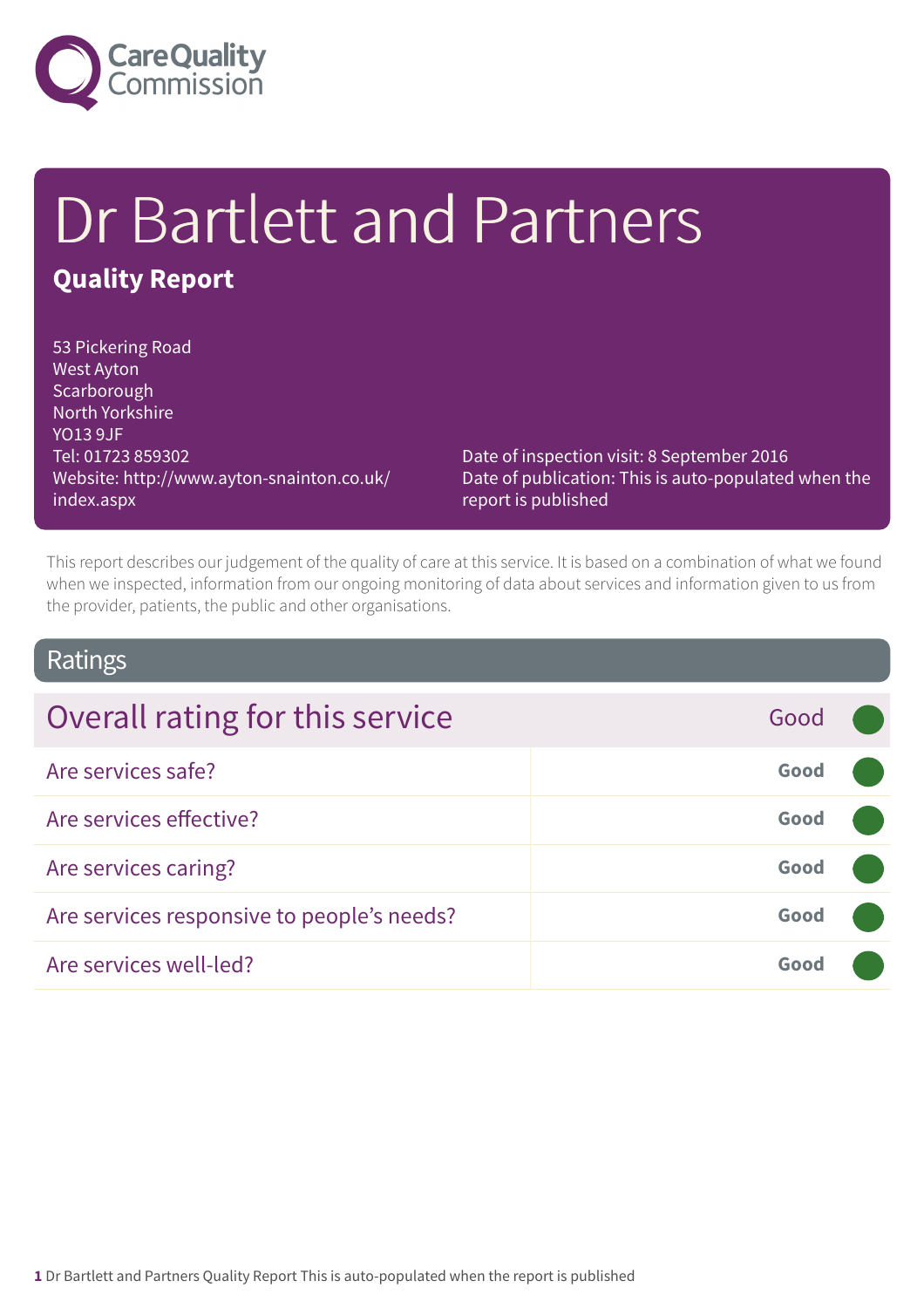### **Contents**

| Summary of this inspection                                                                                                                                                    | Page           |  |
|-------------------------------------------------------------------------------------------------------------------------------------------------------------------------------|----------------|--|
| Overall summary<br>The five questions we ask and what we found<br>The six population groups and what we found<br>What people who use the service say<br>Areas for improvement | $\overline{2}$ |  |
|                                                                                                                                                                               | $\overline{4}$ |  |
|                                                                                                                                                                               | $\overline{7}$ |  |
|                                                                                                                                                                               | 12             |  |
|                                                                                                                                                                               | 12             |  |
| Outstanding practice                                                                                                                                                          | 12             |  |
| Detailed findings from this inspection                                                                                                                                        |                |  |
| Our inspection team                                                                                                                                                           | 14             |  |
| Background to Dr Bartlett and Partners                                                                                                                                        | 14             |  |
| Why we carried out this inspection                                                                                                                                            | 14             |  |

How we carried out this inspection and the set of the set of the set of the set of the set of the set of the set of the set of the set of the set of the set of the set of the set of the set of the set of the set of the set

Detailed findings 16

### Overall summary

### **Letter from the Chief Inspector of General Practice**

We carried out an announced comprehensive inspection at Dr Bartlett and Partners on the 8 September 2016. We visited the main surgery in West Ayton and the branch surgeries at Snainton and Seamer during the inspection. The practice is rated as good.

Our key findings across all the areas we inspected were as follows;

- There was an open and transparent approach to safety and an effective system in place for reporting and recording significant events.
- Risks to patients were assessed and well managed.
- Staff assessed patients' needs and delivered care in line with current evidence based guidance.
- Staff had the skills, knowledge and experience to deliver effective care and treatment.
- Patients said they were treated with compassion, dignity and respect and they were involved in their care and decisions about their treatment.
- Information about services and how to complain was available and easy to understand. Improvements were made to the quality of care as a result of complaints and concerns.
- Patients said they were able to get same day appointments and pre bookable appointments were available.
- The practice had good facilities and was well equipped to treat patients and meet their needs.
- There was a clear leadership structure and staff felt supported by management. The practice proactively sought feedback from staff and patients, which it acted on.
- The provider was aware of and complied with the requirements of the Duty of Candour.

We saw an area of outstanding practice:

• The PPG had supported the practice to run two successful 'Health Information Days' in one in 2015 which 70 people attended and one in July 2016 which 200 people attended. There were various local statutory and voluntary organisations represented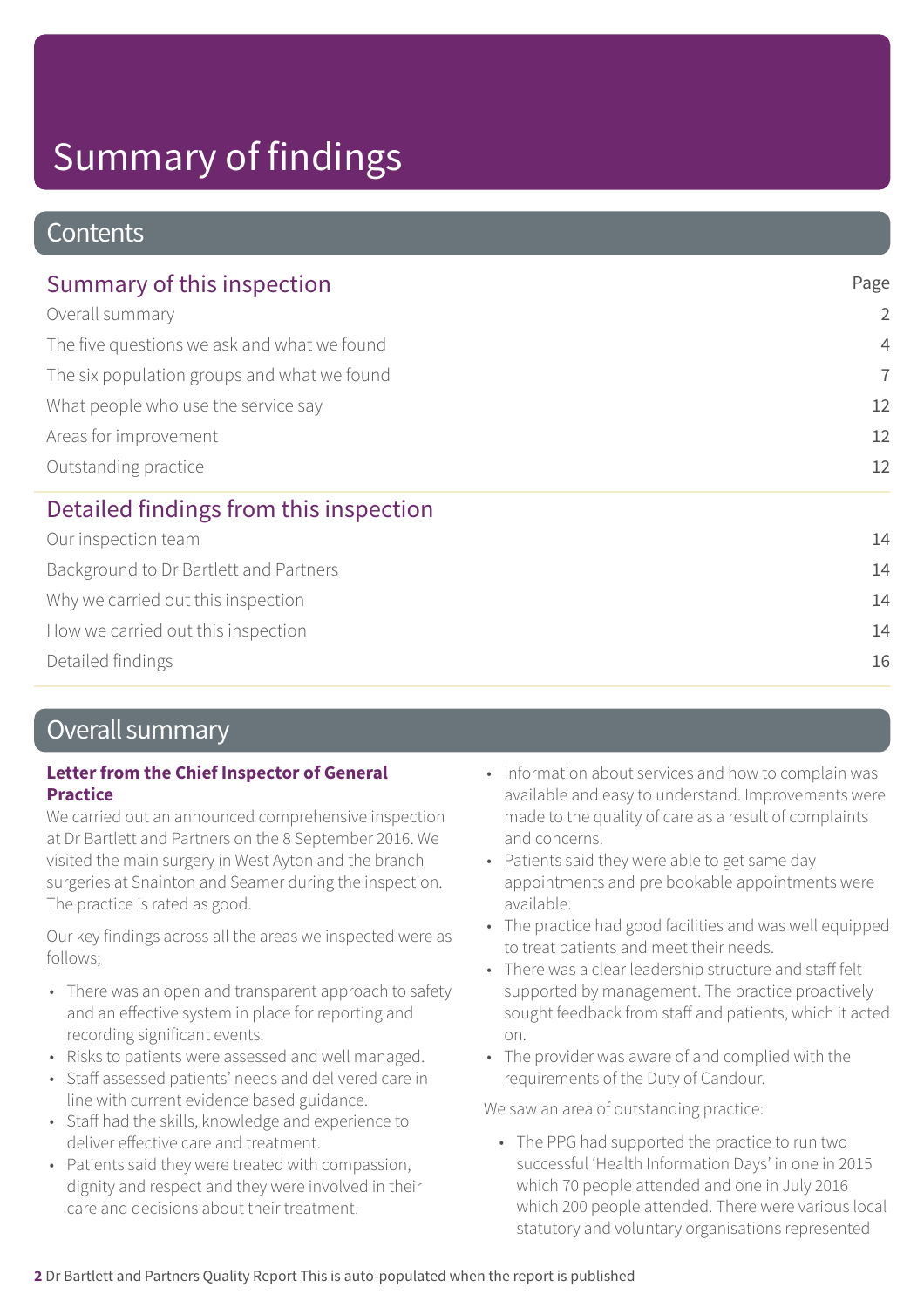on the day for example; Dementia Friends, the Carers Resource Centre, a local housing provider and the local library. Practice staff also provided opportunistic health checks such as blood pressure and diabetes for people attending the event. A PPG member was available to talk to patients about joining the PPG. The PPG was working with the practice on their next event, 'Keep Well for Winter' which was going to be held in November 2016.

However there were areas of practice where the provider needs to make improvements.

Importantly the provider should:

• Develop a documented cleaning programme for carpets and privacy curtains in all four surgeries.

- Implement processes so that all Standing Operating Procedures (SOPs) include all aspects of the dispensing process and new SOPs have been read and signed by staff.
- Put systems in place to monitor blank prescriptions in line with national guidance.
- Monitor that all staff are up to date with mandatory training.
- Monitor minor surgery outcomes including the process for obtaining consent.

#### **Professor Steve Field (CBE FRCP FFPH FRCGP)**

Chief Inspector of General Practice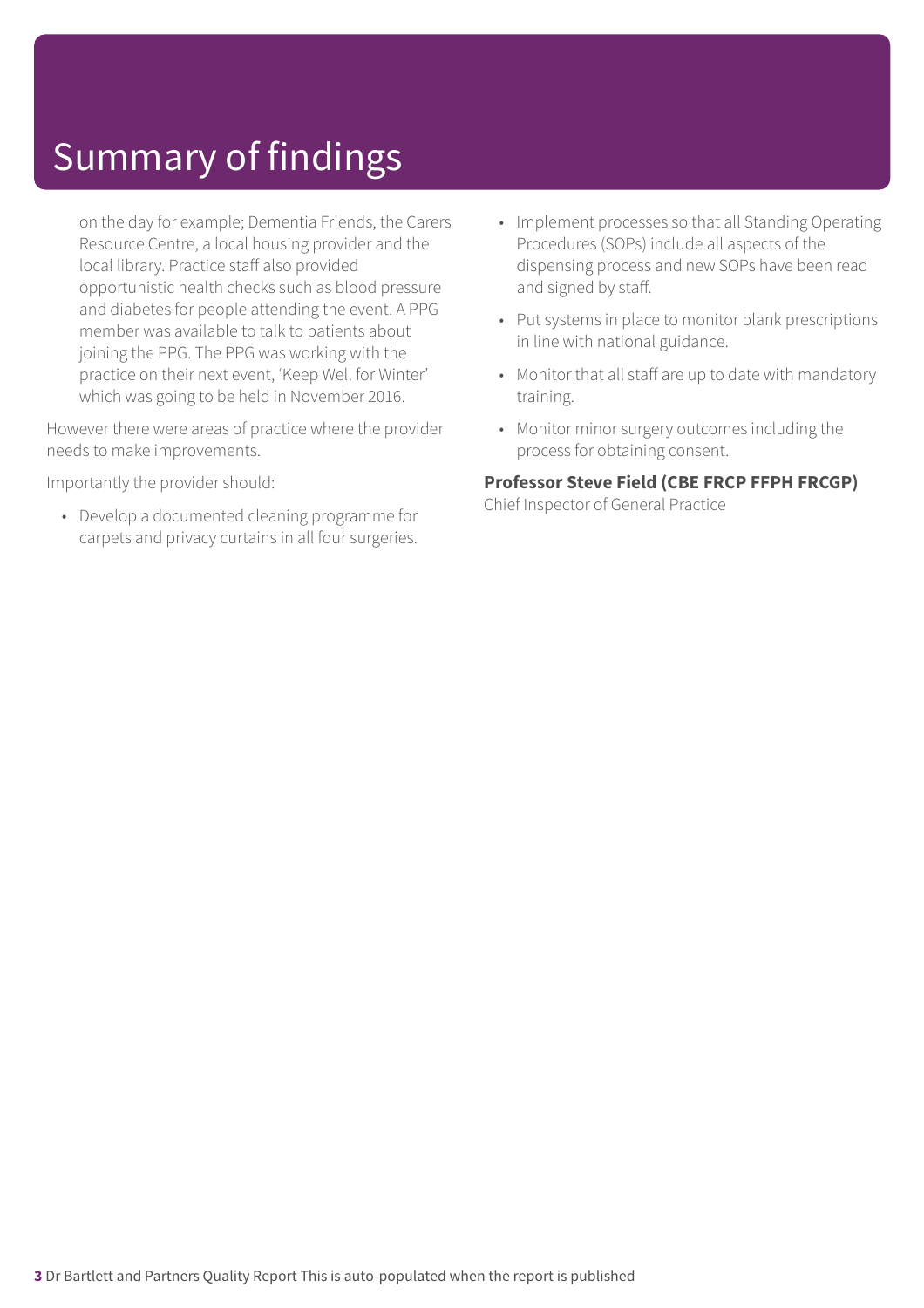### The five questions we ask and what we found

We always ask the following five questions of services.

#### **Are services safe?**

The practice is rated as good for providing safe services.

- There was an effective system in place for reporting and recording significant events.
- Lessons were shared to make sure action was taken to improve safety in the practice.
- Patients affected by significant events received a timely apology and were told about actions taken to improve processes to prevent the same thing happening again.
- The practice had clearly defined and embedded systems, processes and practices in place to keep people safe and safeguarded from abuse.
- Risks to patients were assessed and well managed.

#### **Are services effective?**

The practice is rated as good for providing effective services.

- Data showed patient outcomes were comparable to the local CCG and national average.
- Staff assessed needs and delivered care in line with current evidence based guidance.
- Clinical audits demonstrated quality improvement.
- Staff had the skills, knowledge and experience to deliver effective care and treatment.
- There was evidence of appraisals and personal development plans for staff.
- Staff worked with multidisciplinary teams to understand and meet the range and complexity of people's needs.

#### **Are services caring?**

The practice is rated as good for providing caring services.

- Data from the national GP survey showed that patients rated the practice higher than others for all aspects of care.
- Patients said they were treated with compassion, dignity and respect and they were involved in decisions about their care and treatment. We observed a patient-centred culture.
- We saw that staff treated patients with kindness and respect, and maintained confidentiality.
- There was a carer's register and a carer's link worker in the surgery who signposted patients to the local carer's resource

**Good –––**

**Good –––**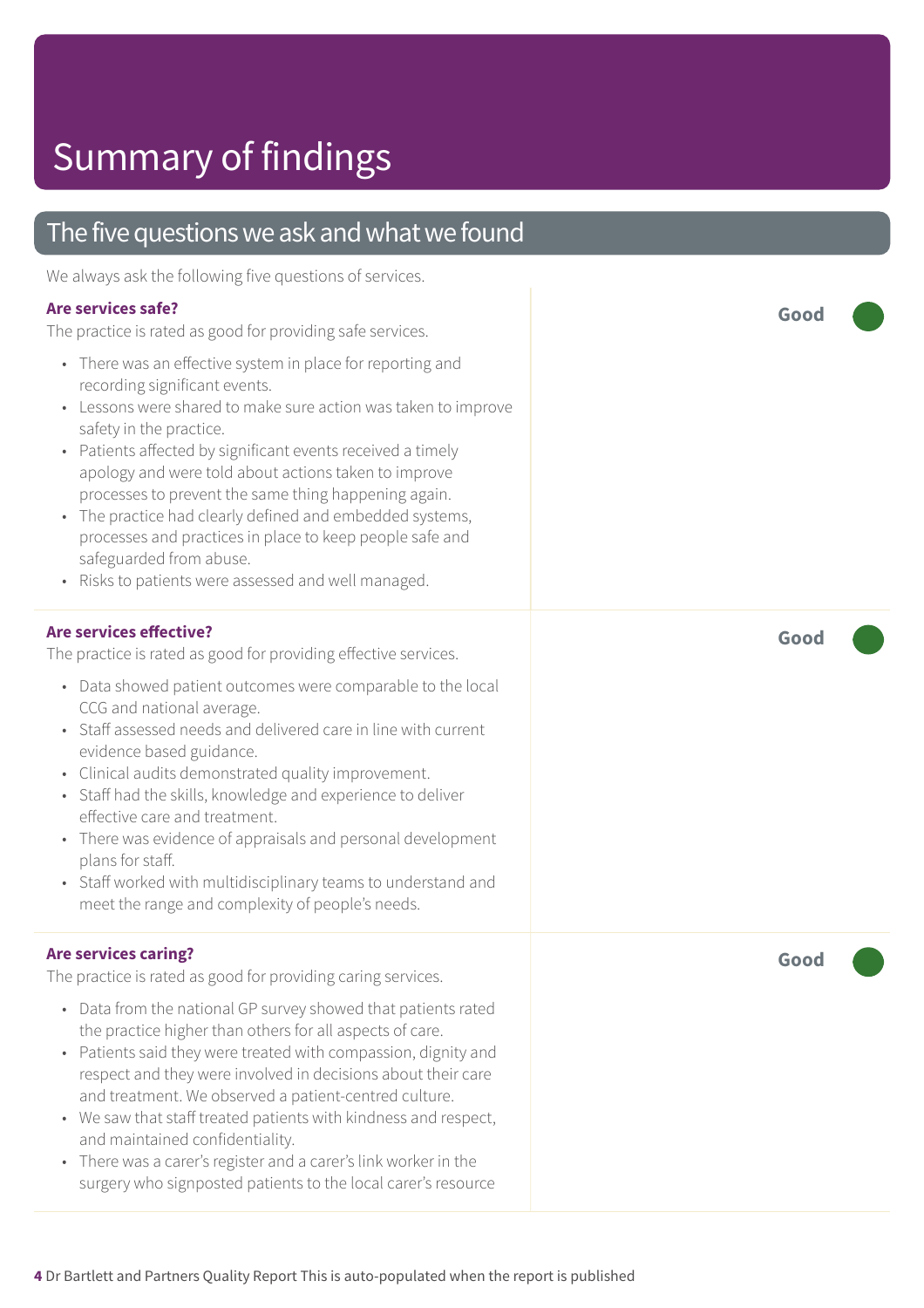centre. The link worker would also see patients on a one to one basis in the surgery. Information was available on the practice website and in the waiting room for carers on support services available for them.

#### **Are services responsive to people's needs?**

The practice is rated as good for providing responsive services.

- The practice reviewed the needs of its local population and engaged with the NHS England Area Team and Clinical Commissioning Group to secure improvements to services where these were identified. For example, the practice worked with the CCG and the community staff to identify their patients who were at high risk of attending accident and emergency (A/ E) or having an unplanned admission to hospital. Care plans were developed to reduce the risk of unplanned admission or A/E attendances.
- Patients said they found it easy to make an appointment with a named GP and there was continuity of care. Urgent appointments were available the same day.
- GP appointments were routinely between twelve and a half and 15 minutes long giving patients more time to discuss their health and other issues.
- Telephone consultations were available for working patients who could not attend during surgery hours or for those whose problem could be dealt with on the phone.
- Patients could register to receive information by text message on their phone regarding appointments and health care.
- The practice had good facilities and was well equipped to treat patients and meet their needs.
- Information about how to complain was available in the patient leaflet and on the practice website and evidence showed that the practice responded quickly to issues raised. Learning from complaints was shared with staff and other stakeholders.

#### **Are services well-led?**

The practice is rated as good for being well-led.

- The practice had a clear vision and strategy to deliver high quality care and promote good outcomes for patients. Staff were clear about the vision and their responsibilities in relation to this.
- There was a clear leadership structure and staff felt supported by management. The practice had a number of policies and procedures to govern activity.

**Good –––**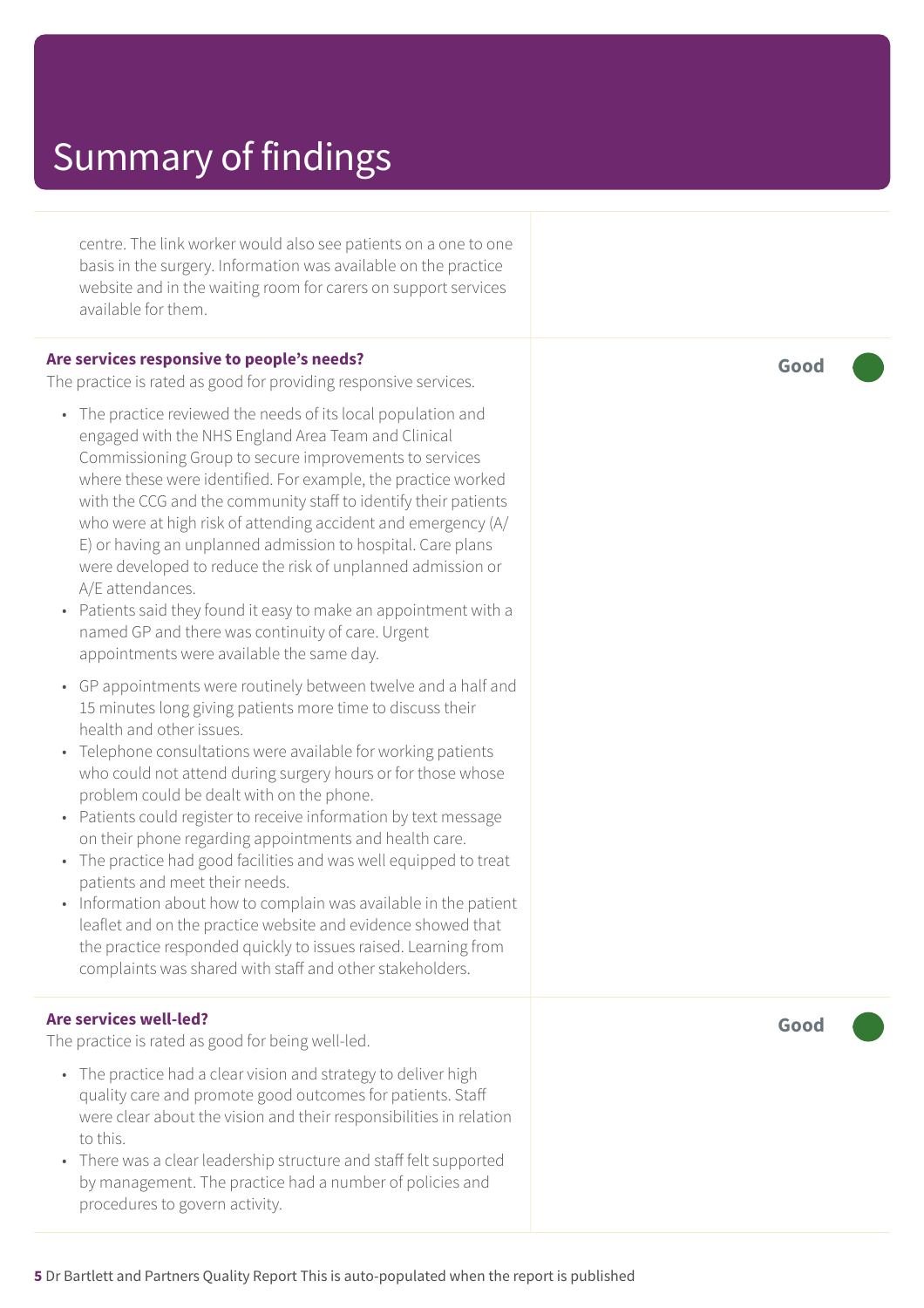- There was an overarching governance framework which supported the delivery of the strategy and good quality care. This included arrangements to monitor and improve quality and identify risk.
- The provider was aware of and complied with the requirements of the Duty of Candour. The partners encouraged a culture of openness and honesty. The practice had systems in place for knowing about notifiable safety incidents.
- The practice proactively sought feedback from staff and patients, which it acted on.
- There was a strong focus on continuous learning and improvement at all levels. The practice was a member of the local 'Clinical Research Hub' and participated in local research projects.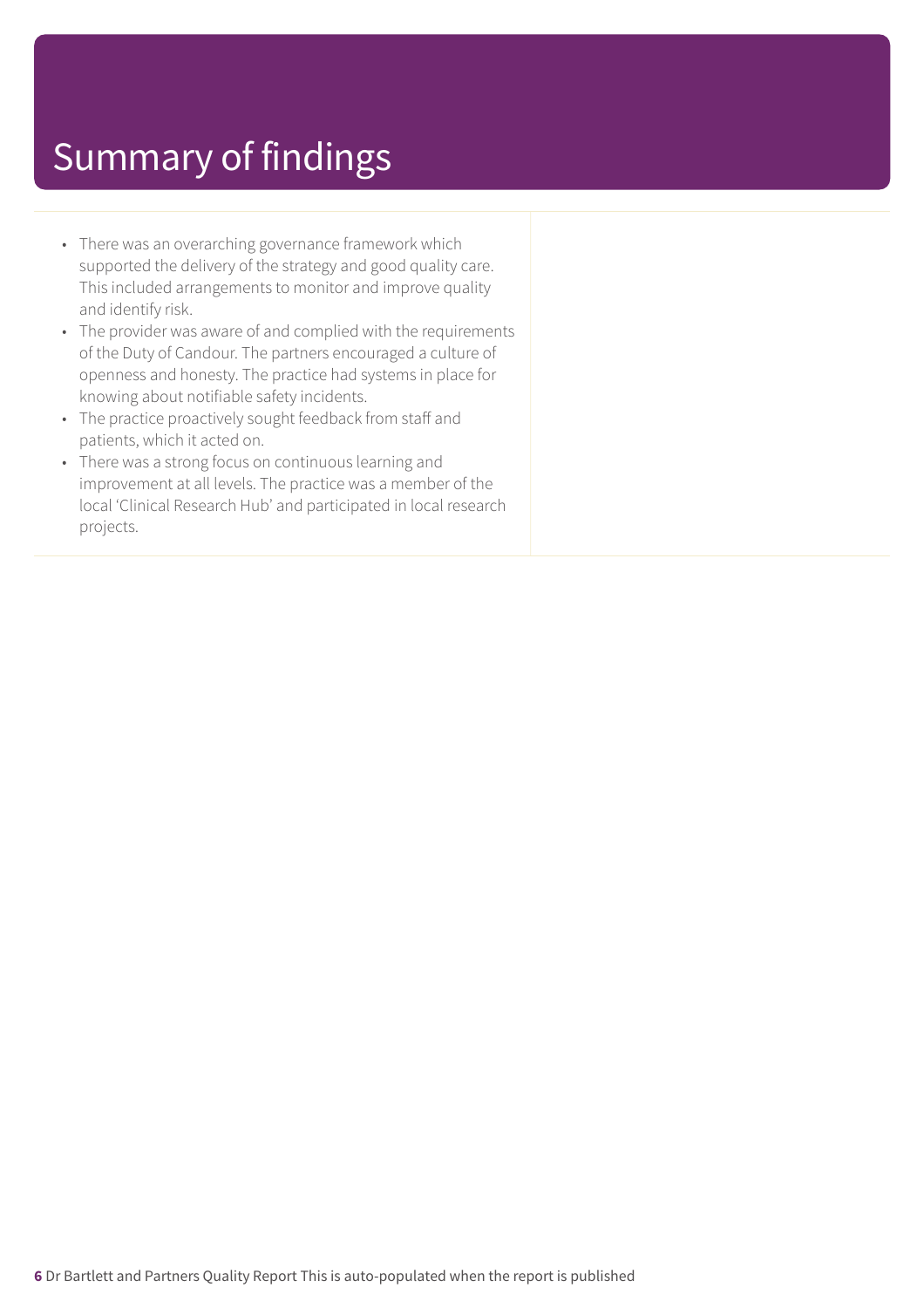### The six population groups and what we found

We always inspect the quality of care for these six population groups.

#### **Older people**

The practice is rated as good for the care of older people.

- The practice offered proactive, personalised care to meet the needs of the older people in its population. Patients over the age of 75 had a named GP.
- The practice invited older patients who were well and were not seen regularly by the GP for an annual 'Elderly Health' check. In the past 12 months 78 patients over the age of 75 had been invited for an elderly health check.
- The nurse practitioner developed care plans for patients aged over 75. They gave patients a pack which included their care plan, the practice leaflet, the 'feeling off colour' CCG leaflet and the Age UK leaflet covering keeping warm and exercise. They also included information about how to contact local services and details of the practice Patient Participation Group healthy living days, which were held each year.
- The practice had assessed the older patients most at risk of unplanned admissions and had developed care plans which were regularly reviewed.
- There was a named GP for individual care homes and they did weekly 'ward rounds' in conjunction with the care home staff and the district nurses.
- They were responsive to the needs of older people, and offered home visits and urgent appointments for those with enhanced needs.
- Nationally reported data for 2015/2016 showed that outcomes were good for conditions commonly found in older people. For example, the percentage of patients with atrial fibrillation (a heart condition) with a record of a CHA2DS2-VASc score of 2 or more, who were currently treated with anticoagulation therapy (a blood thinning medicine)was 90%; compared to the local CCG average of 90% and the England average of 87%.

#### **People with long term conditions**

The practice is rated as good for the care of people with long-term conditions (LTCs).

- Nursing staff had lead roles in chronic disease management and patients at risk of hospital admission were identified as a priority.
- Nationally reported data for 2015/2016 showed that outcomes for patients with long term conditions were good. For example,

**Good –––**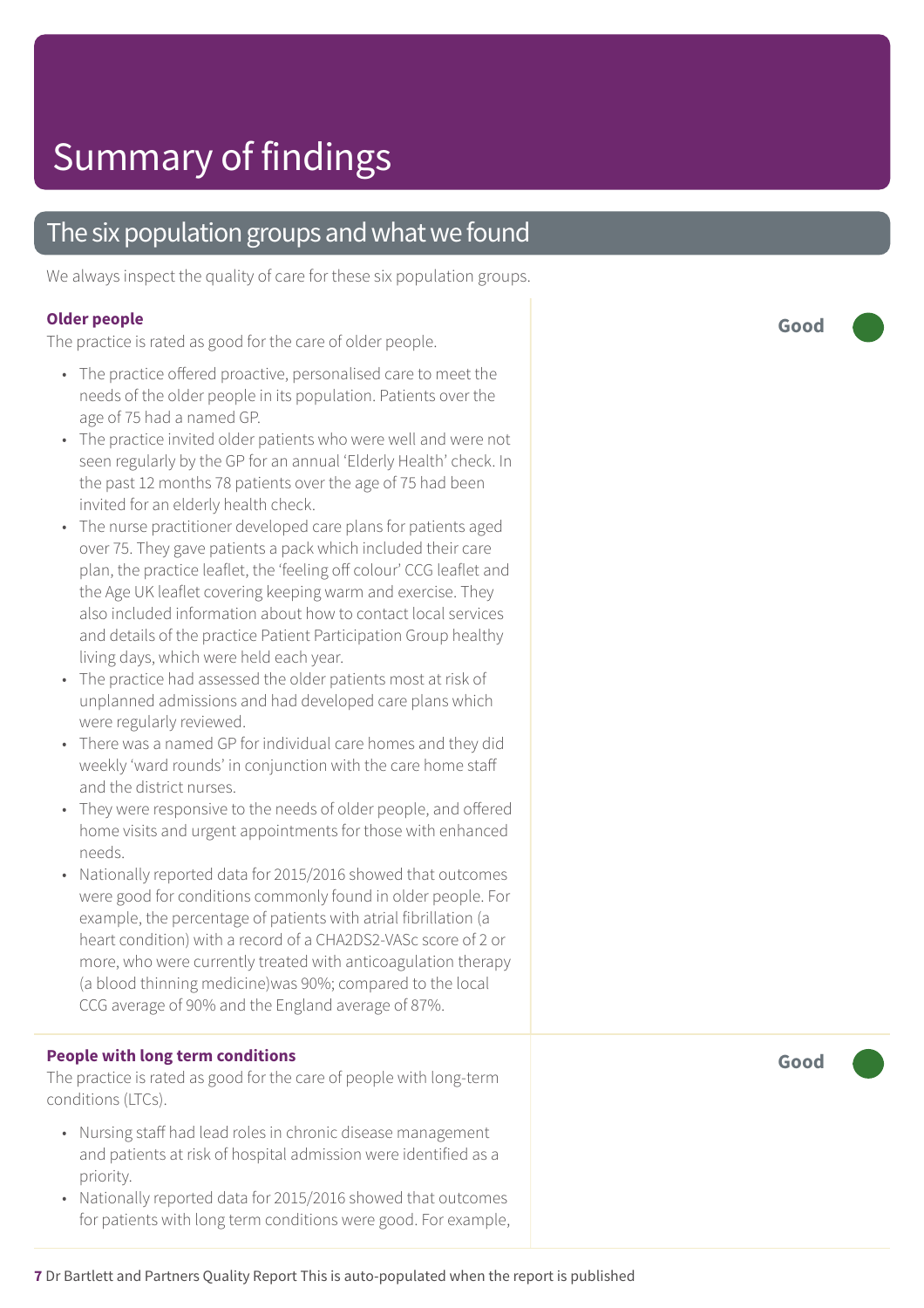the percentage of patients on the diabetes register, with a record of a foot examination and risk classification within the preceding 12 months was 93%. This was comparable to the local CCG average of 91% and England average of 89%.

- Longer appointments and home visits were available when needed.
- Patients with LTCs had a named GP and a structured annual review to check that their health and medicines needs were being met. For those patients with the most complex needs, the named GPs worked with relevant health and care professionals to deliver a multidisciplinary package of care.
- Practice nurses visited patients at home to do long term conditions reviews and administer flu vaccinations during the flu season.

#### **Families, children and young people**

The practice is rated as good for the care of families, children and young people.

- There were systems in place to identify and follow up children living in disadvantaged circumstances and who were at risk. For example, children and young people who had a high number of A&E attendances or who failed to attend hospital appointments.
- Immunisation rates were comparable to the local CCG and England national average for all standard childhood immunisations. For example, data from 2015/2016 showed rates for immunisations given to children aged 12 months, 24 months and five years in the practice ranged from 90% to 99% compared to 89% to 97% for the local CCG and 73% to 95% for the England national average.
- Children and young people were treated in an age-appropriate way and were recognised as individuals.
- A child and adolescent mental health service worker provided a clinic in the surgery which the GPs could refer into.
- Nationally reported data from 2015/2016 showed the practice's uptake for the cervical screening programme was 83%. This was comparable to the local CCG average of 85% and the England average of 81%.
- The practice offered a range of sexual health services where patients could get advice and treatment, for example contraception and sexually transmitted diseases.
- Appointments were available outside of school hours and the premises were suitable for children and babies.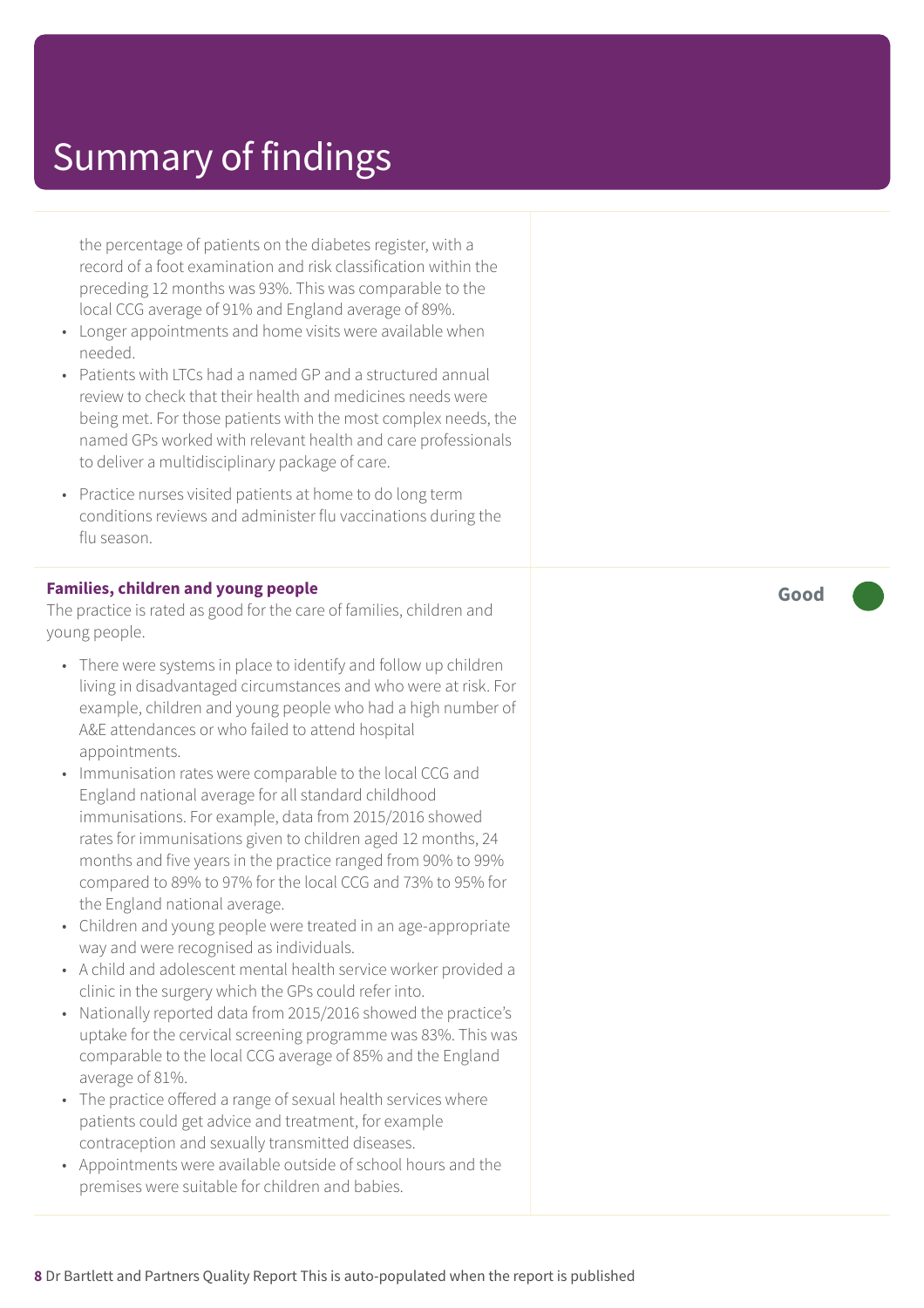• We saw good examples of joint working with midwives, health visitors and school nurses. The health visitors were based in the West Ayton surgery and had regular contact with the GPs and nurses to discuss any patients who were identified as at risk. The practice monitored any non-attendance of babies and children at vaccination clinics and worked with the health visiting service to follow up any concerns.

#### **Working age people (including those recently retired and students)**

The practice is rated as good for the care of working-age people (including those recently retired and students).

- The needs of the working age population, those recently retired and students had been identified and the practice had adjusted the services it offered to ensure these were accessible, flexible and offered continuity of care.
- Family planning clinics, minor surgery and joint injections were provided at the practice so patients did not have to attend hospital to access these services.
- The practice offered a range of sexual health services where patients could get advice and treatment.
- The practice was proactive in offering online services as well as a full range of health promotion and screening that reflected the needs for this age group.
- Telephone consultations were available every day with a call back appointment arranged at a time to suit the patient, for example during their lunch break.
- Appointments were available until 6.30pm Monday to Friday and on Saturday mornings at the west Ayton and Snainton surgeries.

#### **People whose circumstances may make them vulnerable**

The practice is rated as good for the care of people whose circumstances may make them vulnerable.

- The practice held registers of patients living in vulnerable circumstances which included those with a learning disability.
- The practice offered longer appointments for people with a learning disability. Learning disability health checks were undertaken annually and staff had completed specialised training in this area. At the time of the inspection 32 patients

**Good –––**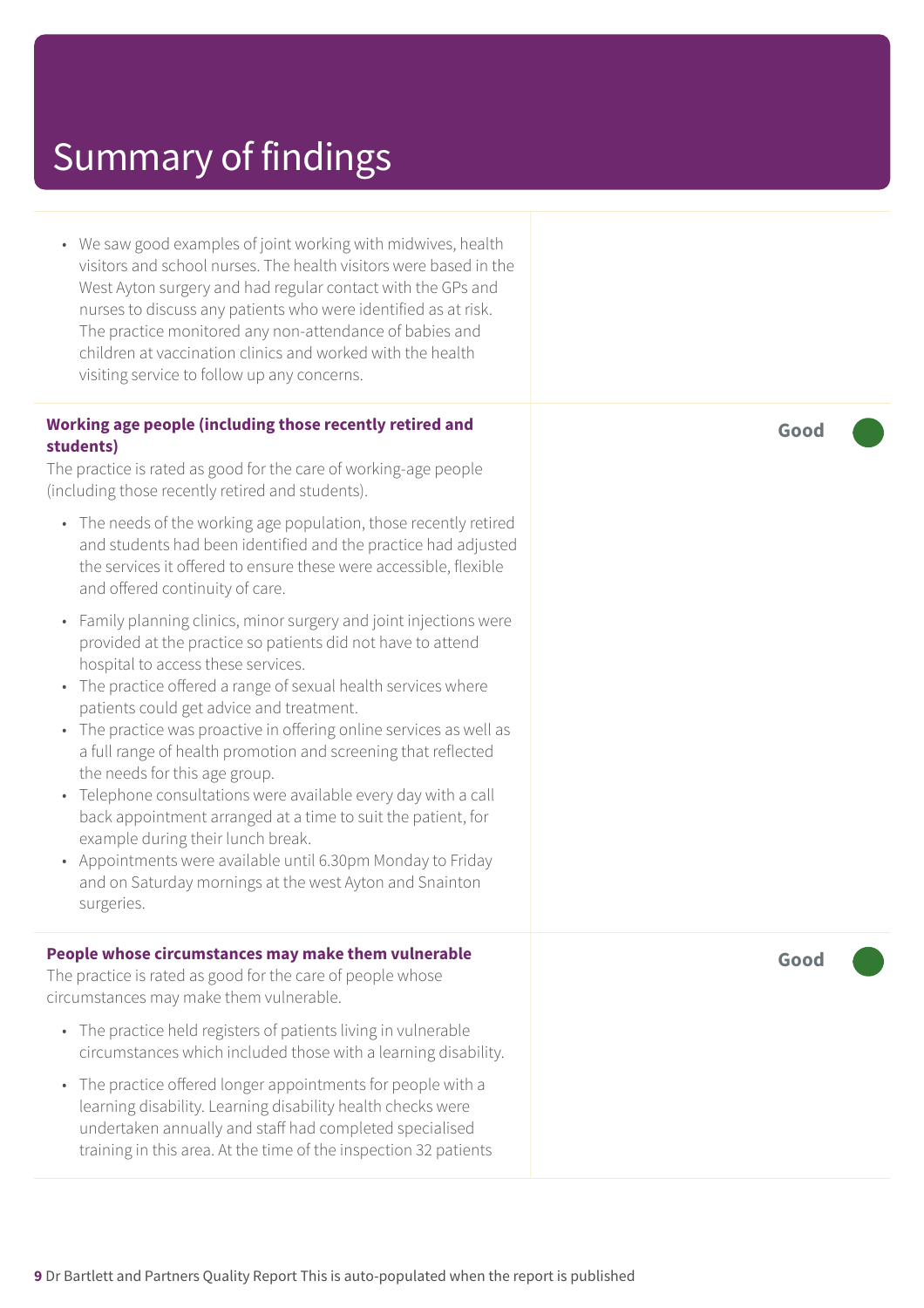were on the register. In the past year 78% of these had received a formal health check at the practice, or appropriate care and screening through regular attendance at the practice, care from the hospital or the learning disabilities service.

- Nursing staff used easy read leaflets to assist patients with learning disabilities to understand their treatment. The nurses used appropriate printed resources to help explain and support access to cervical smears for female patients. They worked with patients over a few appointments at a pace driven by the patient until they felt comfortable enough to have the smear test taken.
- The practice regularly worked with multi-disciplinary teams in the case management of vulnerable people.
- The practice told vulnerable patients about how to access various support groups and voluntary organisations.
- Staff knew how to recognise signs of abuse in vulnerable adults and children. Staff were aware of their responsibilities regarding information sharing, documentation of safeguarding concerns and how to contact relevant agencies in normal working hours and out of hours.
- Telephone interpretation services were available and information leaflets in different languages were provided when required.

#### **People experiencing poor mental health (including people with dementia)**

The practice is rated as good for the care of people experiencing poor mental health (including people with dementia).

- Nationally reported data from 2015/2016 showed 78% of people diagnosed with dementia had had their care reviewed in a face to face meeting in the preceding 12 months. This was below the local CCG and England average of 84%.
- The practice carried out advanced care planning for patients with dementia. Staff had completed Dementia Friends training.
- Nationally reported data from 2015/2016 showed the percentage of patients with schizophrenia, bipolar affective disorder and other psychoses who had a comprehensive care plan documented in their record in the preceding 12 months was 84%. This was below the local CCG average of 92% and the England average of 89%.
- The practice regularly worked with multi-disciplinary teams in the case management of people experiencing poor mental health, including those with dementia.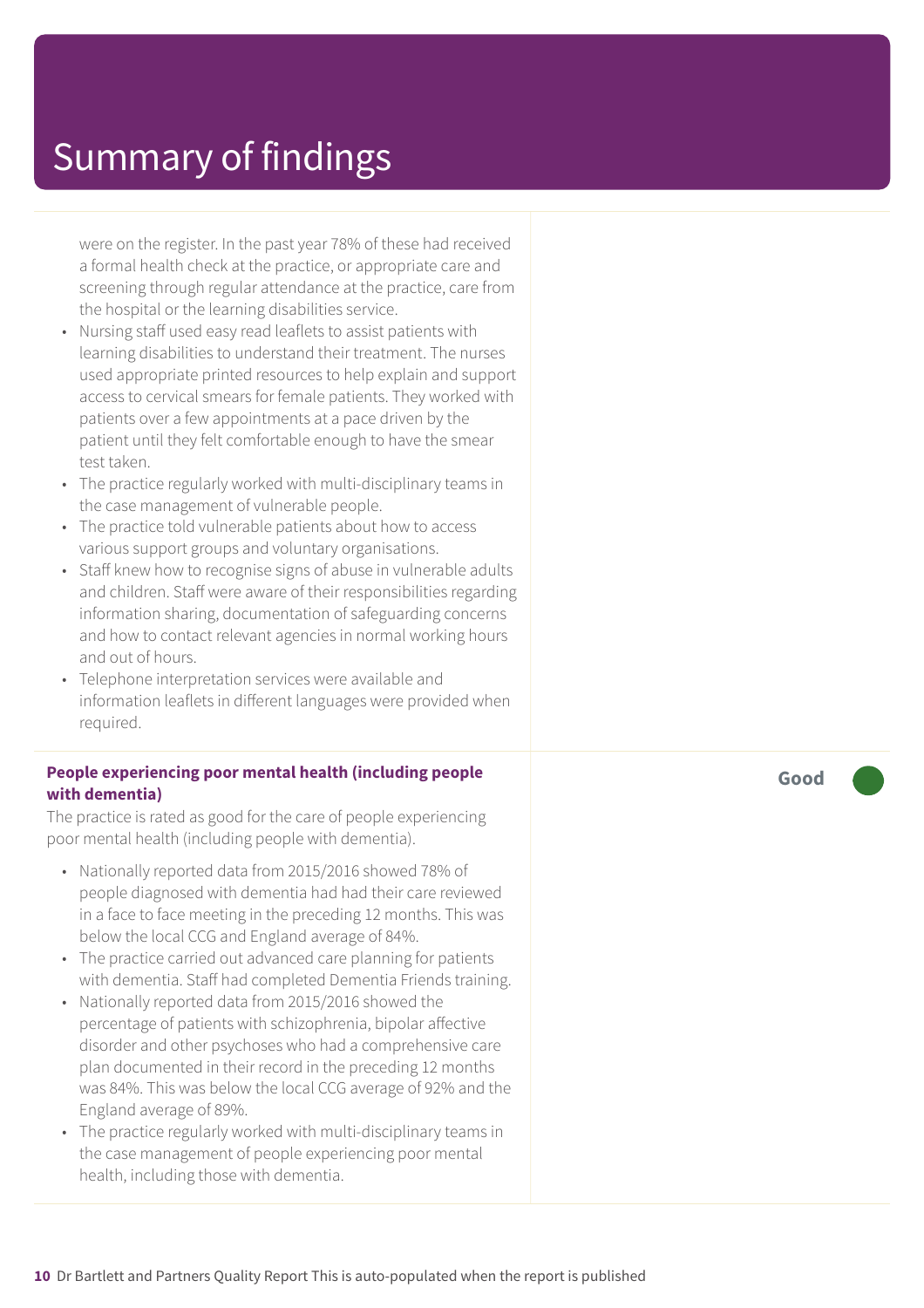- The practice had told patients experiencing poor mental health about how to access various support groups and voluntary organisations.
- The practice had a system in place to follow up patients who had attended accident and emergency where they may have been experiencing poor mental health.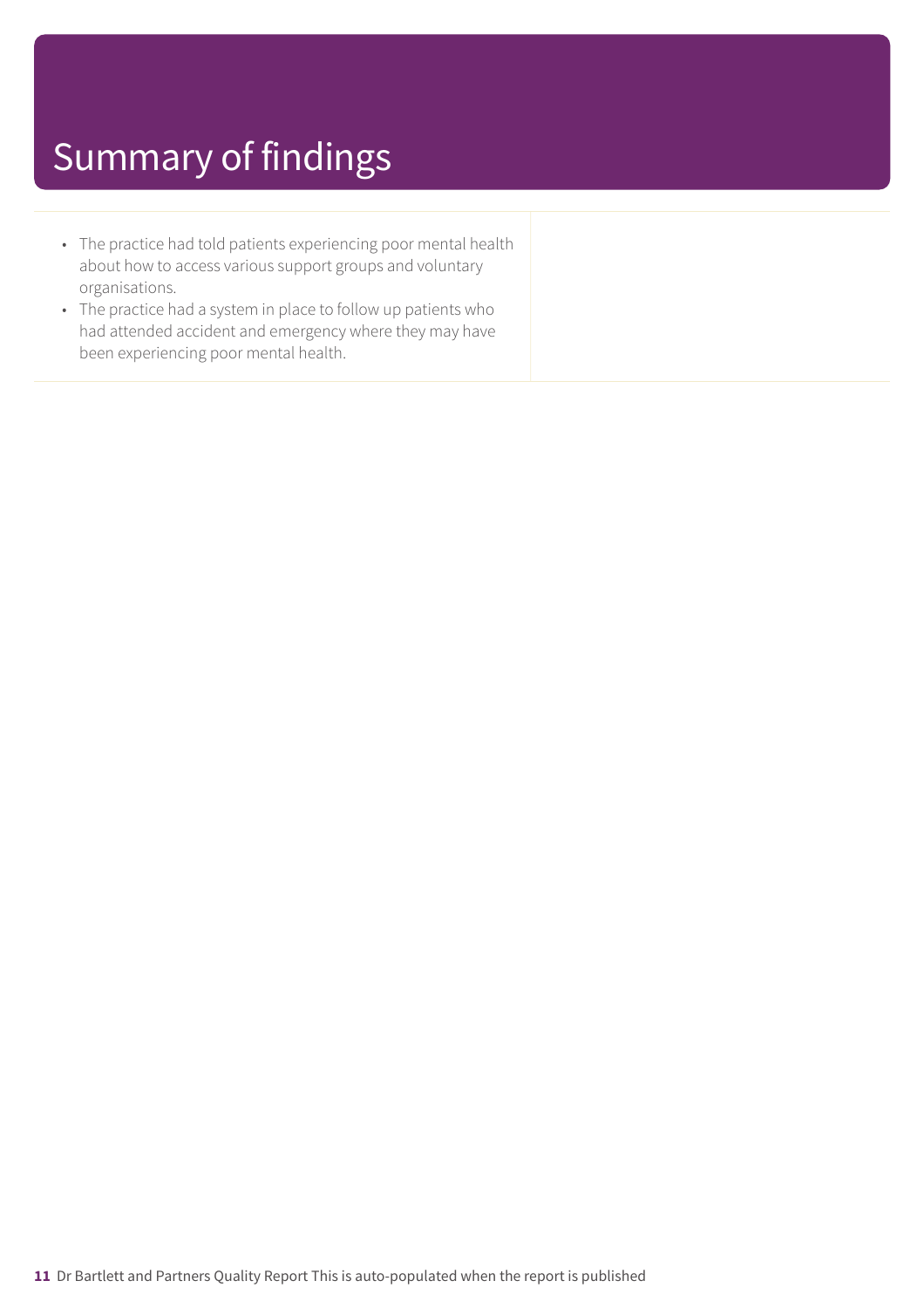### What people who use the service say

The National GP patient survey results published in July 2016 showed 219 survey forms were distributed for Dr Bartlett and Partners and 137 forms were returned, a response rate of 63%. This represented 2% of the practice's patient list. The practice was above the CCG or national average for all of the 23 questions. For nine of the 23 questions the practice score was 10% or more above the local CCG and national average. For example:

- 100% found it easy to get through to this surgery by phone compared with the local CCG average of 81% and national average of 73%.
- 97% were able to get an appointment to see or speak to someone the last time they tried compared with the local CCG average of 87% and national average of 85%.
- 89% usually get to see or speak to their preferred GP compared with the local CCG average of 67% and national average of 59%.
- 96% described the overall experience of their GP surgery as good compared with the local CCG average of 91% and national average of 85%.
- 96% said they would recommend their GP surgery to someone new to the area compared to the local CCG average of 85% and national average of 78%.

As part of our inspection we asked for Care Quality Commission (CQC) comment cards to be completed by patients prior to our visit. We received 13 completed comment cards which were very positive about the standard of care received. Patients said staff were polite and helpful and treated them with dignity and respect. Patients described the service as very good and said staff were friendly, caring, listened to them and provided advice and support when needed.

We spoke with four members of the patient participation group (PPG) and received questionnaires that were completed during the inspection from 18 patients who used the service. They were also very positive about the care and treatment received and patients said they were able to get appointments when they needed them.

Feedback on the comments cards and from patients we spoke with reflected the results of the national survey. Patients were very satisfied with the care and treatment received.

The Friends and Family Test (FFT) results from January 2016 to August 2016 showed 112 of 113 patients were extremely likely or likely to recommend the practice.

### Areas forimprovement

#### **Action the service SHOULD take to improve**

- Develop a documented cleaning programme for carpets and privacy curtains in all four surgeries.
- Implement processes so that all Standing Operating Procedures (SOPs) include all aspects of the dispensing process and new SOPs have been read and signed by staff.
- Put systems in place to monitor blank prescriptions in line with national guidance.
- Monitor that all staff are up to date with mandatory training.
- Monitor minor surgery outcomes including the process for obtaining consent.

### **Outstanding practice**

We saw an area of outstanding practice:  $\blacksquare$   $\blacksquare$  The PPG had supported the practice to run two successful 'Health Information Days' in one in 2015 which 70 people attended and one in July 2016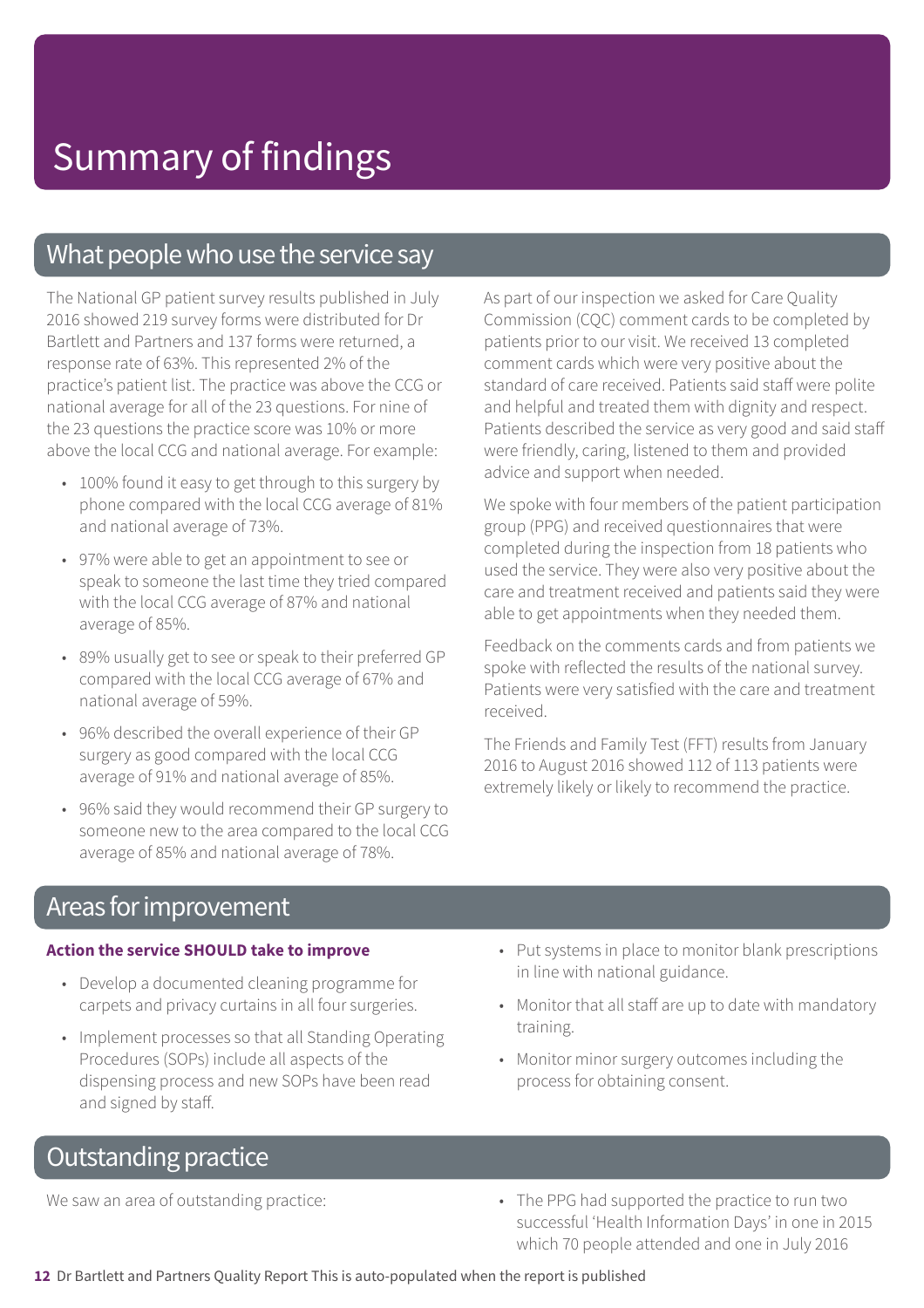which 200 people attended. There were various local statutory and voluntary organisations represented on the day for example; Dementia Friends, the Carers Resource Centre, a local housing provider and the local library. Practice staff also provided opportunistic health checks such as blood pressure

and diabetes for people attending the event. A PPG member was available to talk to patients about joining the PPG. The PPG was working with the practice on their next event, 'Keep Well for Winter' which was going to be held in November 2016.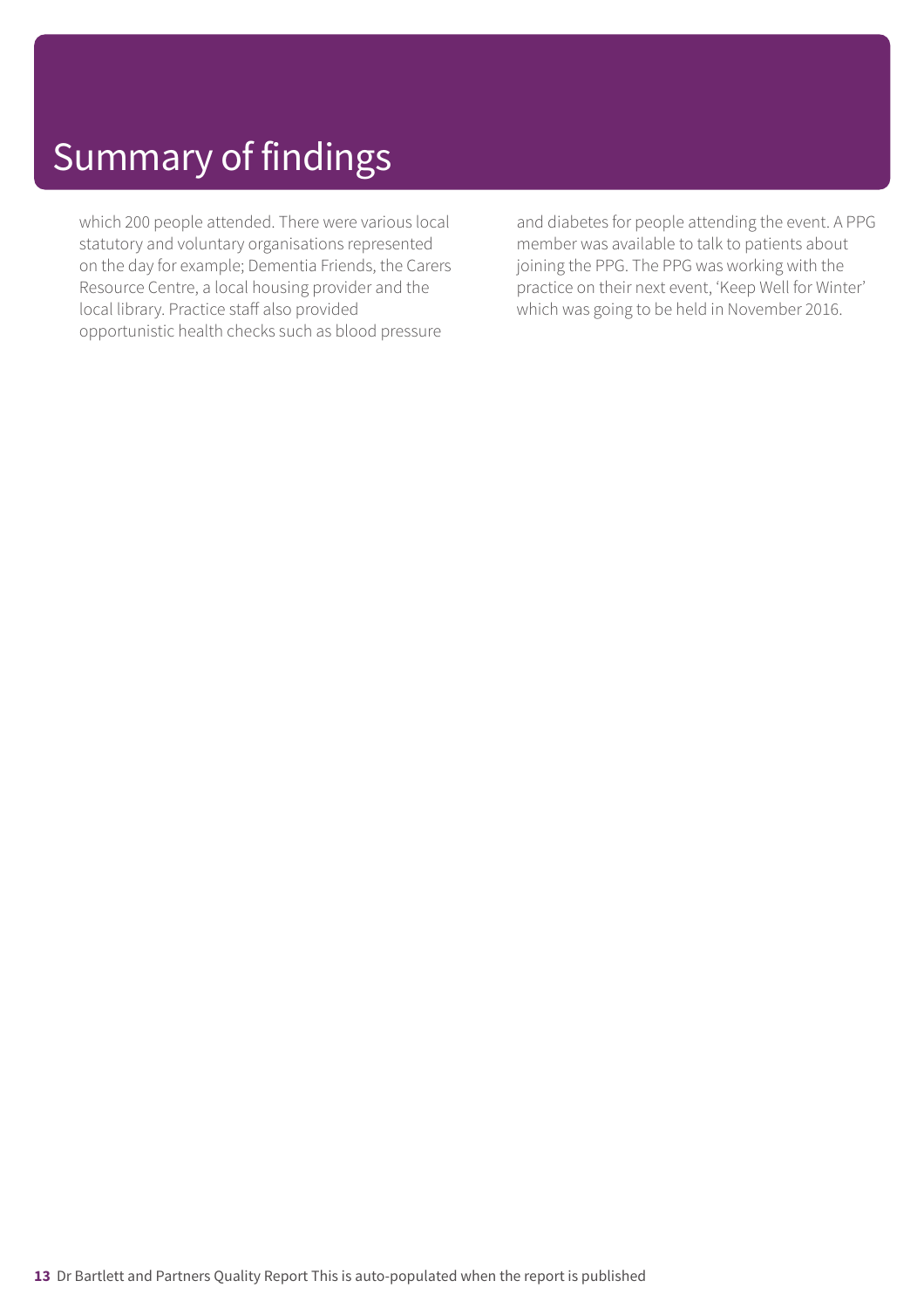

# Dr Bartlett and Partners **Detailed findings**

### Our inspection team

### **Our inspection team was led by:**

a CQC Inspector and included a second CQC Inspector, a CQC Pharmacist Inspector and a GP Specialist Advisor.

### Background to Dr Bartlett and Partners

Dr Bartlett and Partners, West Ayton Surgery, 53 Pickering Road, West Ayton, Scarborough North Yorkshire YO13 9JF is located in the village of West Ayton. There is car parking available at the practice. The practice is in a converted house which also has purpose built extensions to the ground and first floors. There are three branch sites:

Snainton Surgery, Station Road, Snainton Scarborough YO13 9AP located in the village of Snainton, approximately four miles from West Ayton.

Seamer Surgery, 8a Denison Avenue, Seamer YO12 4QU located in the village of Seamer, approximately three miles from West Ayton.

Thornton-Le-Dale Surgery, Roxby Road, Thornton-Le-Dale, Pickering YO18 7TJ located in the village of Thornton-Le-Dale, approximately ten miles from West Ayton.

There is disabled access and consulting and treatment rooms are available on the ground floor at all four surgeries. The Snainton and Seamer surgeries were also visited during the inspection.

The practice provides services under a General Medical Services (GMS) contract with the NHS North Yorkshire and Humber Area Team to the practice population of 8100,

covering patients of all ages. The practice covers a large rural area including 20 villages and approximately 200 to 250 square miles. The practice is a 'dispensing practice' and is able to dispense medicines for patients who live more than one mile from the nearest pharmacy. The practice dispenses medicines for approximately 60% of its patients from their surgeries in West Ayton and Snainton.

The proportion of the practice population in the 65 years and over age group is higher than the local CCG and England average. The proportion of the practice population in the under 18 age group is lower than the local CCG and England average. The practice scored eight on the deprivation measurement scale. The deprivation scale goes from one to ten, with one being the most deprived. People living in more deprived areas tend to have a greater need for health services.

The practice has eight GP partners, all part time. There are five female and three male GPs. There is one nurse practitioner/lead nurse, four practice nurses, two health care assistants and a phlebotomist. All work part time and all are female. There is a practice manager, an assistant practice manager and a team of administrators, secretaries and receptionists. There is a clinical pharmacist and five dispensers.

The West Ayton and Snainton Surgeries are open between 8am and 6.30pm Monday to Friday, and on a Saturday from 8.30am to 9.30am for booked appointments and 9.30am to 10.30am for an emergency surgery. GP appointments at West Ayton surgery are available from 8.15am to 10.40am and 2.30pm to 6pm on Monday, 8.15am to 11am and 3pm to 6pm on Tuesday, 8.15am to 10.30am and 3pm to 6pm on Wednesday, 8.30am to 11.15am and 3.30pm to 6pm on Thursday and 8.15am to 11am and 3pm to 6pm on Friday.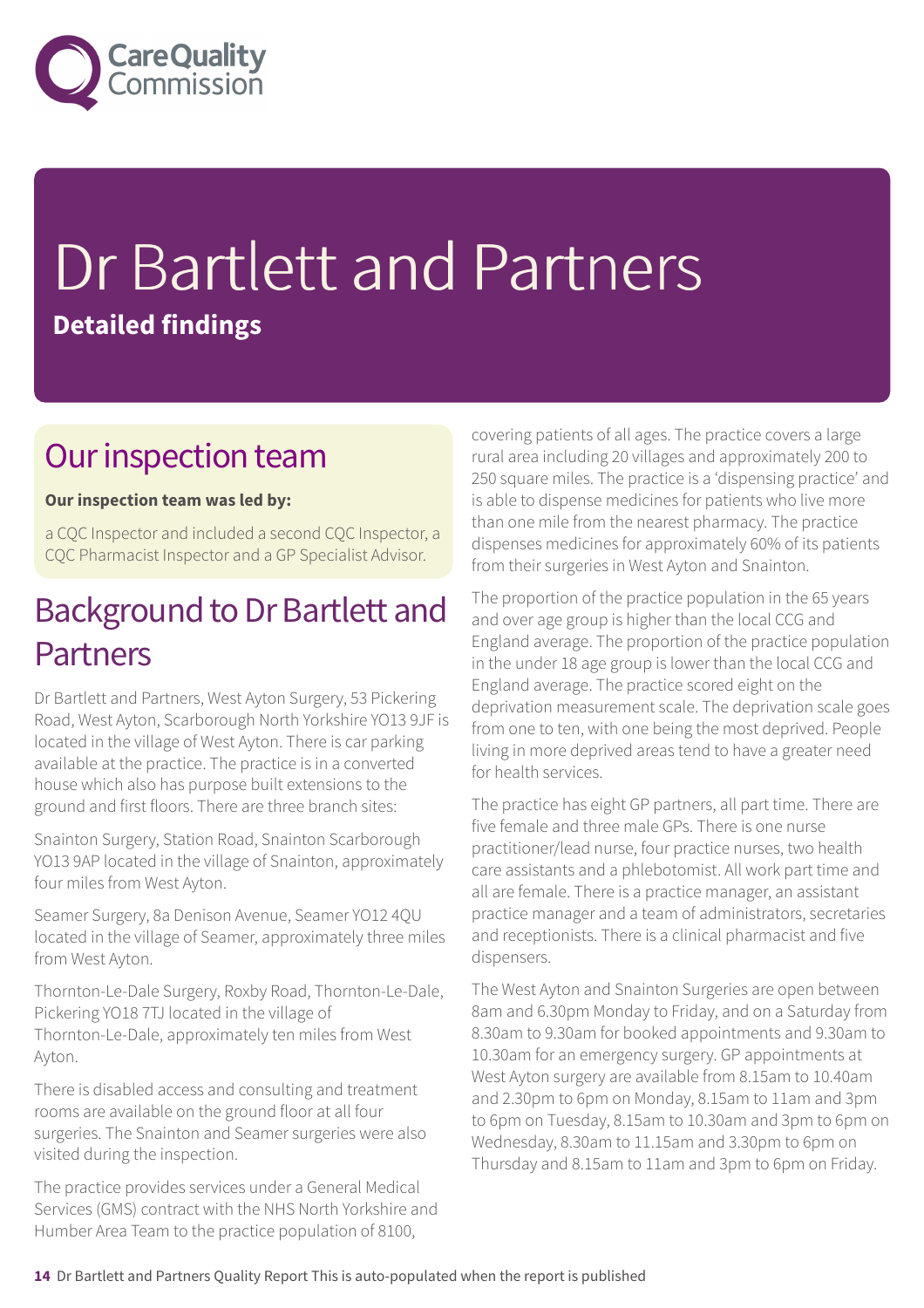# Detailed findings

GP appointments at Snainton surgery are available from 8.30am to 10.30am on Monday, Tuesday and Thursday, 8.30am to 9.30am on Wednesday and 8.30 to 10am on Friday. Afternoon GP appointments are available from 3pm to 6pm Monday to Friday.

GP Appointments at Seamer surgery are available 10.30am to 11.30am Monday to Friday and at Thornton le Dale surgery 9am to 11am on Monday and 11am to 12pm Tuesday, Wednesday and Friday.

Information about the opening times is available on the website and in the patient information leaflet.

The practice has opted out of providing out of hours services (OOHs) for their patients. When the practice is closed patients use the NHS 111 service to contact the OOHs provider. Information for patients requiring urgent medical attention out of hours is available in the waiting area, in the practice information leaflet and on the practice website.

The practice is a teaching practice for medical students from the Hull York Medical School. The practice is also a training practice for GP registrars and student nurses.

### Why we carried out this inspection

We inspected this service as part of our comprehensive inspection programme. We carried out an announced inspection to check whether the provider is meeting the legal requirements and regulations associated with the Health and Social Care Act 2008, to look at the overall quality of the service, and to provide a rating for the service under the Care Act 2014.

### How we carried out this inspection

To get to the heart of patients' experiences of care and treatment, we always ask the following five questions:

- Is it safe?
- Is it effective?
- Is it caring?
- Is it responsive to people's needs?
- Is it well-led?

We also looked at how well services are provided for specific groups of people and what good care looks like for them. The population groups are:

- Older people
- People with long-term conditions
- Families, children and young people
- Working age people (including those recently retired and students)
- People whose circumstances may make them vulnerable
- People experiencing poor mental health (including people with dementia)

Before visiting, we reviewed a range of information that we hold about the practice and asked other organisations to share what they knew. We reviewed policies, procedures and other information the practice provided before and during the inspection. We carried out an announced visit on the 8 September 2016 and visited the West Ayton, Snainton and Seamer surgeries. During our visit we:

- Spoke with a range of staff including two GPs, one nurse practitioner, one practice nurse, a health care assistant and the clinical pharmacist. We also spoke with the practice manager, assistant practice manager, administration, secretarial, reception and dispensing staff.
- Spoke with four members of the patient participation group (PPG) and received completed questionnaires from 18 patients who used the service.
- Reviewed 13 comment cards where patients and members of the public shared their views and experiences of the service.
- Observed how staff spoke to, and interacted with patients when they were in the practice and on the telephone.

Please note that when referring to information throughout this report, for example any reference to the Quality and Outcomes Framework data, this relates to the most recent information available to the CQC at that time.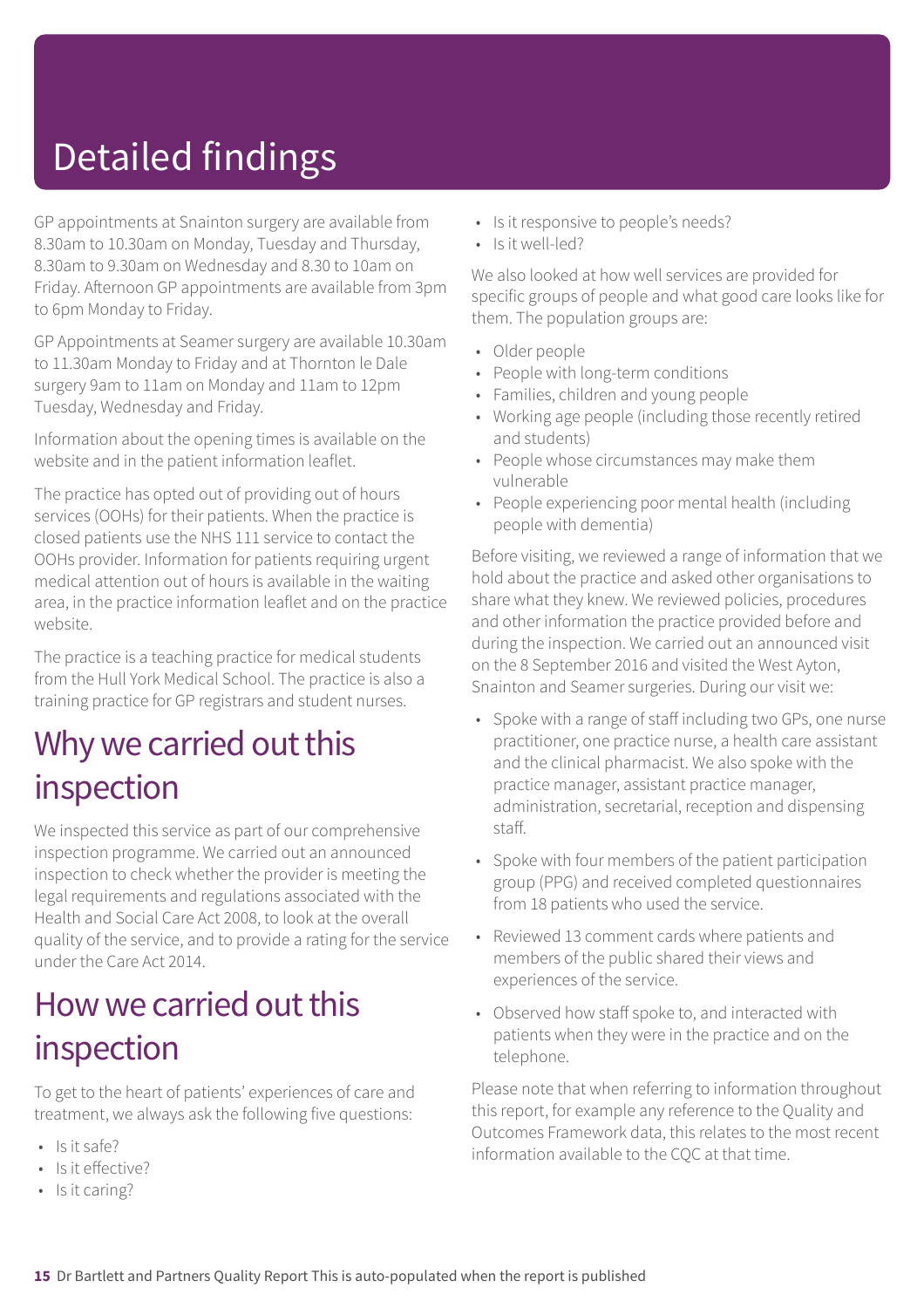# Are services safe?

### **Our findings**

#### **Safe track record and learning**

There was an effective system in place for reporting and recording significant events.

- Staff told us they would inform the practice manager of any incidents and there was a recording form available on the practice's computer system. The incident recording form supported the recording of notifiable incidents under the duty of candour. (The duty of candour is a set of specific legal requirements that providers of services must follow when things go wrong with care and treatment).
- Patients affected by incidents received a timely apology and were told about actions taken to improve processes to prevent the same thing happening again.
- The practice carried out a thorough analysis of the significant events and they were discussed at the clinical, nurses and staff meetings. Lessons were shared with individual staff involved in incidents to make sure action was taken to improve safety in the practice.

Following incidents action was taken to improve safety in the practice. For example, a blood pressure monitoring machine was given to a patient before the previous patient's results had been removed. There was a change in practice as a result of this; patients were now given an appointment with the GP at which they brought the machine back. The GP looked at the results and discussed them with the patient then removed the patients' data from the machine.

We reviewed safety records, incident reports, national patient safety alerts and minutes of meetings where these were discussed. Safety alerts were disseminated to staff and action taken. However no record of actions taken in response to safety alerts was available.

#### **Overview of safety systems and processes**

The practice had clearly defined and embedded systems, processes and practices in place to keep patients safe and safeguarded from abuse, which included:

• Arrangements were in place to safeguard adults and children from abuse that reflected relevant legislation and local requirements. Policies and procedures were accessible to all staff. The policies clearly outlined who to contact for further guidance if staff had concerns about a patient's welfare. There was a lead GP for safeguarding and they met with the health visitor once a month to discuss any patients who were identified as at risk. The GPs attended safeguarding meetings when possible and always provided reports where necessary for other agencies. Staff demonstrated they understood their responsibilities and staff told us they had received training relevant to their role. GPs were trained to safeguarding children level three.

- Information telling patients that they could ask for a chaperone if required was visible in the waiting room and in consultation rooms. All staff who acted as chaperones were trained for the role and had received a Disclosure and Barring Service (DBS) check (DBS checks identify whether a person has a criminal record or is on an official list of people barred from working in roles where they may have contact with children or adults who may be vulnerable). The practice was in the process of updating DBS checks for all staff. The chaperone policy needed did not state that if non clinical staff chaperoned they must stand inside the curtain so they could observe what was happening.
- The practice maintained appropriate standards of cleanliness and hygiene. We observed the premises to be clean and tidy. Some flooring at the West Ayton and Seamer surgeries appeared dirty but there was no malodour. The practice had a gradual replacement programme for carpets. Carpets and privacy curtains had been cleaned however there was no documented cleaning programme in place. One of the nurses had recently taken responsibility as the infection prevention and control (IPC) lead. The IPC lead had completed additional IPC training and was liaising with the local IPC teams to keep up to date with best practice. There was an infection control protocol in place and staff had received training. Infection control monitoring had commenced and a hand hygiene audit had been undertaken in August 2016. The practice completed an infection control audit following the inspection and achieved 89%. An action plan had been developed to address the improvements required.
- Arrangements for managing medicines were checked at the practice. Medicines were dispensed for patients who did not live near a pharmacy and this was appropriately managed. The dispensary staff had received appropriate training and had annual appraisals. We saw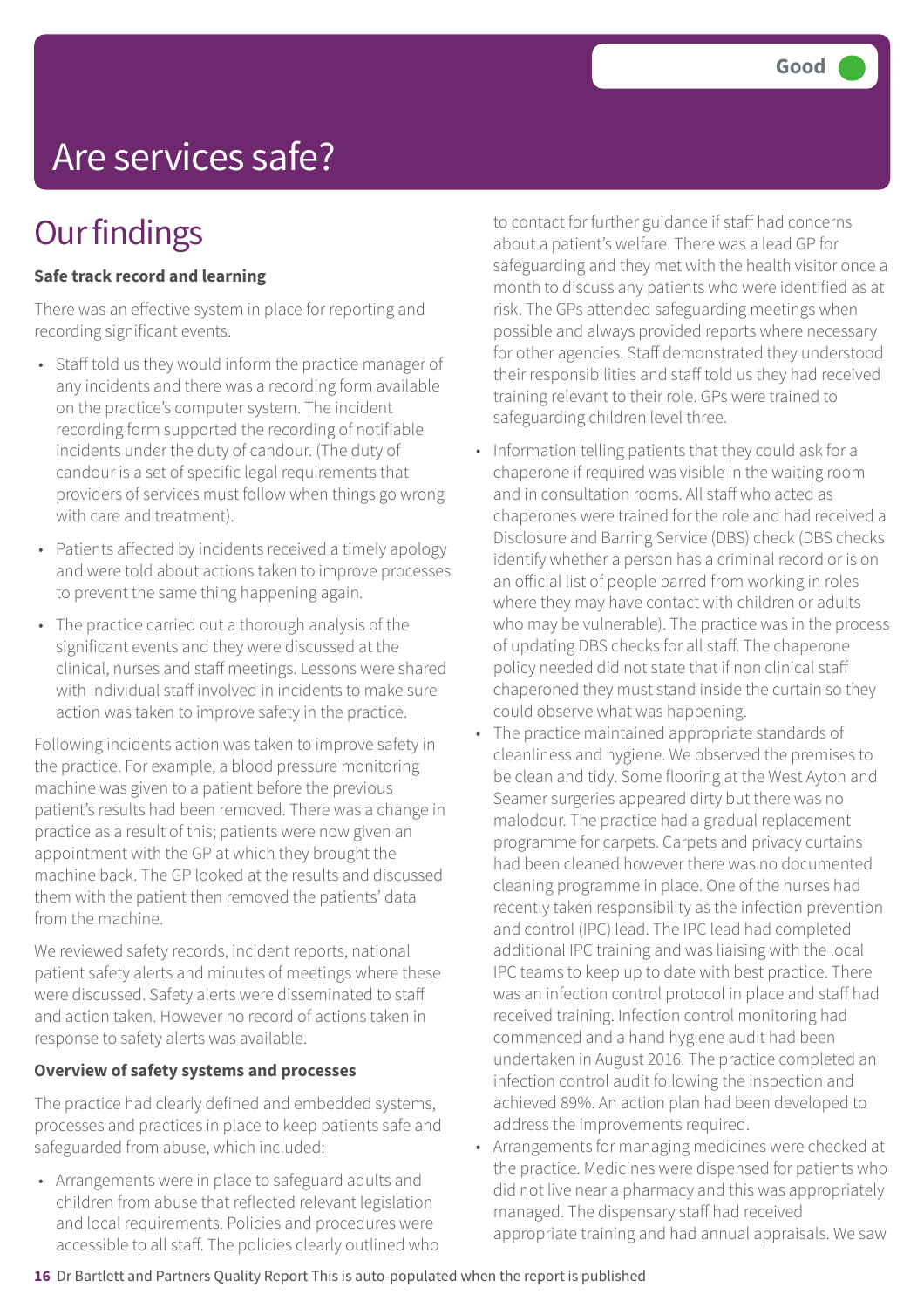### Are services safe?

standard operating procedures (SOPS) which covered some aspects of the dispensing process (these are written instructions about how to safely dispense medicines). However we found that not all processes had SOPs for example, there was no procedure for dispensing into multi dose compartment aids, high risk medicines, deliveries or prescriptions collected from a post office. The practice used a barcode system as a means of second check.

- A delivery service was provided by the practice and a collection service through a third party; there was no procedure in place for this and returns were not monitored. We spoke with the practice manager about this who stated a written procedure would be implemented.
- The practice had signed up to the Dispensing Services Quality Scheme, which rewards practices for providing high quality services to patients of their dispensary, and there was a named GP who provided leadership to the dispensary team. Near miss dispensing errors and errors which reached patients were recorded as part of the significant event log. These were discussed at dispensary team meetings.
- The practice ensured prescriptions were signed before being issued to patients. Repeat prescription review dates were assessed as part of the prescription clerking system and clear guidance was available if review dates had passed. Staff told us about procedures for monitoring prescriptions that had not been collected and this was effectively managed.
- The practice held stocks of controlled drugs (medicines that require extra checks and special storage arrangements because of their potential for misuse) and had in place standard procedures that set out how they were managed. However balance checks of controlled drugs had not been carried out on a regular basis. There were appropriate arrangements in place for the destruction of CDs.
- Processes were in place to check medicines were within their expiry date and this was routinely assessed and recorded. Expired and unwanted medicines were disposed of in line with waste regulations.
- We checked medicines refrigerators and found they were secure with access restricted to authorised staff. Temperatures were monitored and recorded but on one

refrigerator one of the two thermometers used showed periods where the temperature had exceeded the maximum recommended for storing medicines. There was no written procedure regarding temperature monitoring.

- Vaccines and injections were administered by nurses using Patient Group Directions (PGDs) and by Health Care Assistants using Patient Specific Directions (PSDs). PGDs and PSDs are written instructions which allow specified healthcare professionals to supply or administer a particular medicine in the absence of a written prescription. This was effectively managed by the practice.
- The receipt of blank prescription forms were handled in accordance with national guidance and the practice kept them securely. There was however no procedure in place to track blank prescription forms through the practice.
- We reviewed seven personnel files and found that appropriate recruitment checks had been undertaken prior to employment. For example, proof of identification, qualifications, registration with the appropriate professional body and the appropriate checks through the Disclosure and Barring Service.

### **Monitoring risks to patients**

Risks to patients were mainly assessed and well managed.

- There were procedures in place for monitoring and managing risks to patients and staff safety. There was a health and safety policy available and a poster with details of responsible people. The practice had completed a fire risk assessment review in the last 12 months and carried out fire drills at the West Ayton and Snainton surgeries. The fire brigade service had visited the Seamer surgery and advised the practice that fire drills and risk assessments were not required for the Seamer and Thornton le Dale surgeries. Staff were aware of what action to take in the event of a fire.
- All electrical equipment was checked to ensure the equipment was safe to use and clinical equipment was checked to ensure it was working properly. The practice also had a variety of other risk assessments in place to monitor safety of the premises such as control of substances hazardous to health, the environment and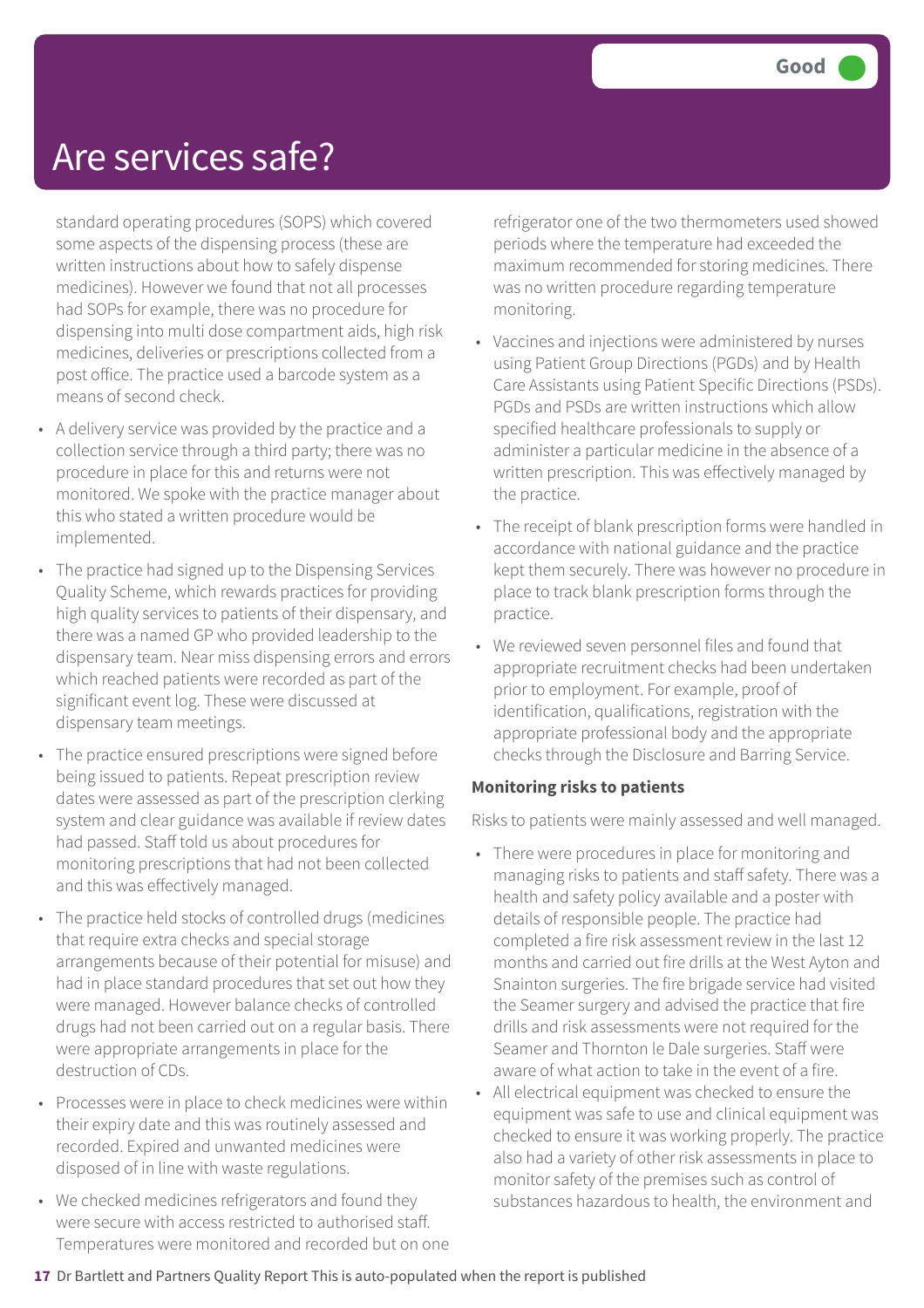### Are services safe?

legionella. (Legionella is a term for a particular bacterium which can contaminate water systems in buildings). The practice carried out monthly monitoring checks of the environment.

• Arrangements were in place for planning and monitoring the number of staff and mix of staff needed to meet patients' needs. For example, the practice was recruiting a lead dispenser who would work alongside the practice manager and lead GP for dispensing to ensure compliance with regulation. There was a system in place for the different staff groups to ensure that enough staff were on duty. Staff told us they provided cover for sickness and holidays and locums were engaged when required.

#### **Arrangements to deal with emergencies and major incidents**

• There was an instant messaging system on the computers in all the consultation and treatment rooms which alerted staff to any emergency.

- All staff received basic life support training.
- The practice kept oxygen and a defibrillator with adult pads for use in an emergency at the West Ayton and Snainton surgeries. There were adequate supplies of emergency medicines and equipment which were easily accessible to staff and were stored in secure areas of the surgeries. A system was in place to ensure these were fit for use. The practice had assessed the risk and decided that defibrillators and oxygen were not required at the Seamer and Thornton le Dale surgeries, however this was not documented. Emergency medicines and equipment were available at both these sites.
- There was a first aid kit and accident book available.
- The practice had a business continuity plan in place for major incidents such as power failure or building damage. The plan included emergency contact numbers for staff.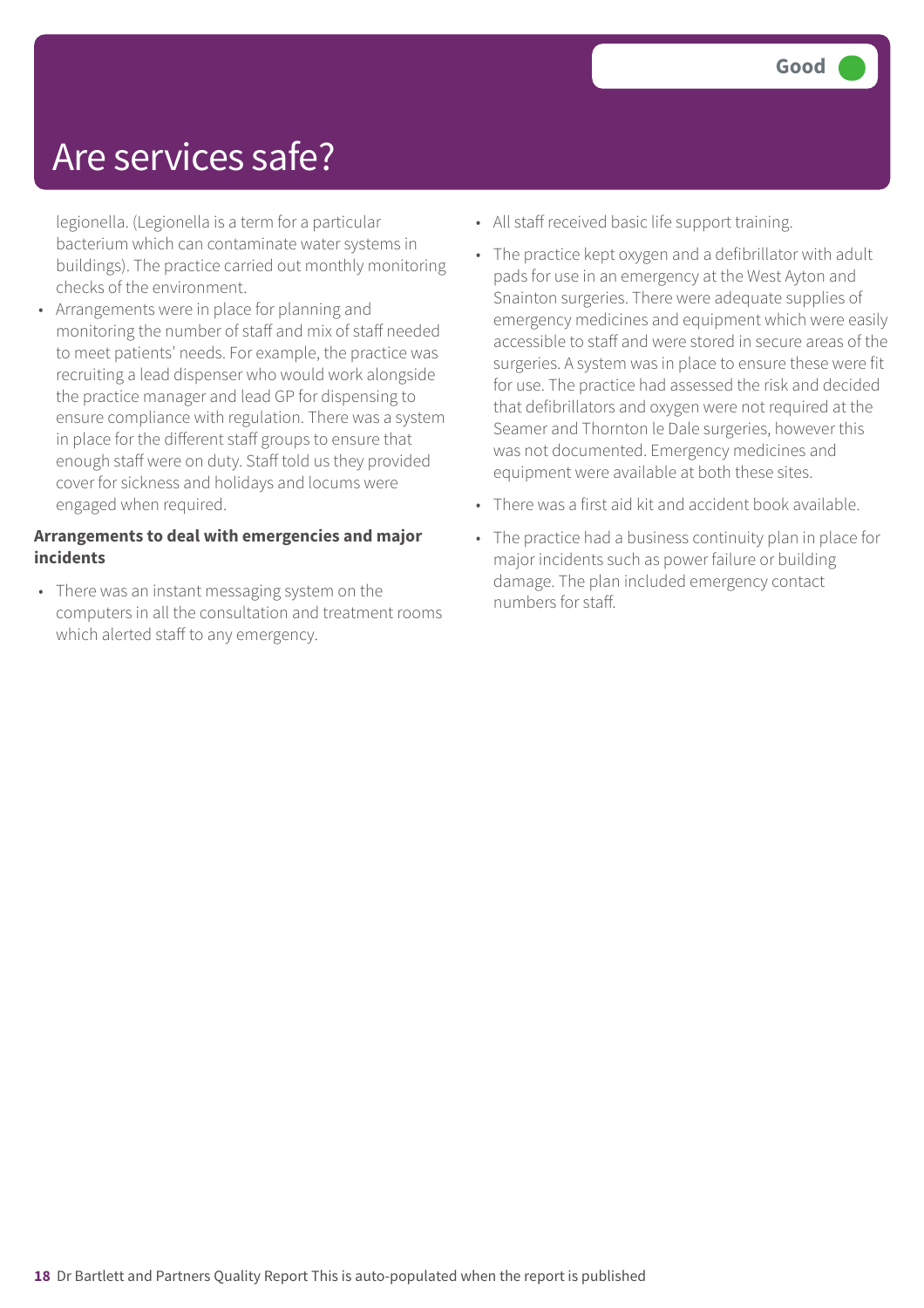### Are services effective?

(for example, treatment is effective)

## **Our findings**

#### **Effective needs assessment**

The practice assessed needs and delivered care in line with relevant and current evidence based guidance and standards, including National Institute for Health and Care Excellence (NICE) best practice guidelines.

- The practice had systems in place to keep all clinical staff up to date. Staff had access to guidelines from NICE and used this information to deliver care and treatment that met peoples' needs.
- The practice monitored that these guidelines were followed through risk assessments, audits and random sample checks of patient records.

#### **Management, monitoring and improving outcomes for people**

The practice used the information collected for the Quality and Outcomes Framework (QOF) and performance against national screening programmes to monitor outcomes for patients. (QOF is a system intended to improve the quality of general practice and reward good practice). The most recent published results for 2015/2016 showed the practice achieved 100% of the total number of points available compared to the local CCG average of 97% and national average of 95%. The practice had 8% exception reporting compared to the local CCG average of 11% and national average of 10%. (Exception reporting is the removal of patients from QOF calculations where, for example, the patients are unable to attend a review meeting or certain medicines cannot be prescribed because of side effects). This practice was not an outlier for any QOF (or other national) clinical targets. Data from 2015/16 showed;

- The percentage of patients on the diabetes register, with a record of a foot examination and risk classification within the preceding 12 months was 93%. This was comparable to the local CCG average of 91% and England average of 89%.
- The percentage of patients with asthma, who had had an asthma review in the preceding 12 months that included an assessment of asthma control, was 74%. This was comparable to the local CCG average of 79% and the England average of 75%.
- The percentage of patients with Chronic Obstructive Pulmonary Disease (COPD) who had had a review, undertaken by a healthcare professional, including an assessment of breathlessness in the preceding 12 months was 92%. This was comparable to the local CCG average of 91% and the national average of 90%.
- The percentage of patients diagnosed with dementia who had had their care reviewed in a face to face meeting in the preceding 12 months was 78%. This was below the local CCG and England average of 84%.

Clinical audits demonstrated quality improvement.

- There had been four clinical audits completed in the last two years, two of these were a completed audit cycle where the improvements made were implemented and monitored. The practice was reviewing its clinical audit programme to ensure audit cycles were completed.
- The practice participated in applicable local audits, national benchmarking and accreditation.

Findings were used by the practice to improve services. For example, an audit was done to check if the blood results for patients taking Warfarin (a medicine that thins the blood) were within the recommended range. The first audit in February 2015 identified that 27 patients' blood results were not within the recommended range. Following the first audit patients were called in for a review and where necessary changed to a different medication to improve their control. A re-audit in August 2016 showed that 11 patients' blood results were not within the recommended range.

#### **Effective staffing**

Staff had the skills, knowledge and experience to deliver effective care and treatment.

- The practice had an induction programme for all newly appointed staff. This covered such topics as safeguarding, infection prevention and control, fire safety, health and safety and confidentiality.
- The practice could demonstrate how they ensured role-specific training and updating for relevant staff, for example, for those reviewing patients with long-term conditions. Nursing staff had completed training in diabetes, asthma and respiratory disease. Staff told us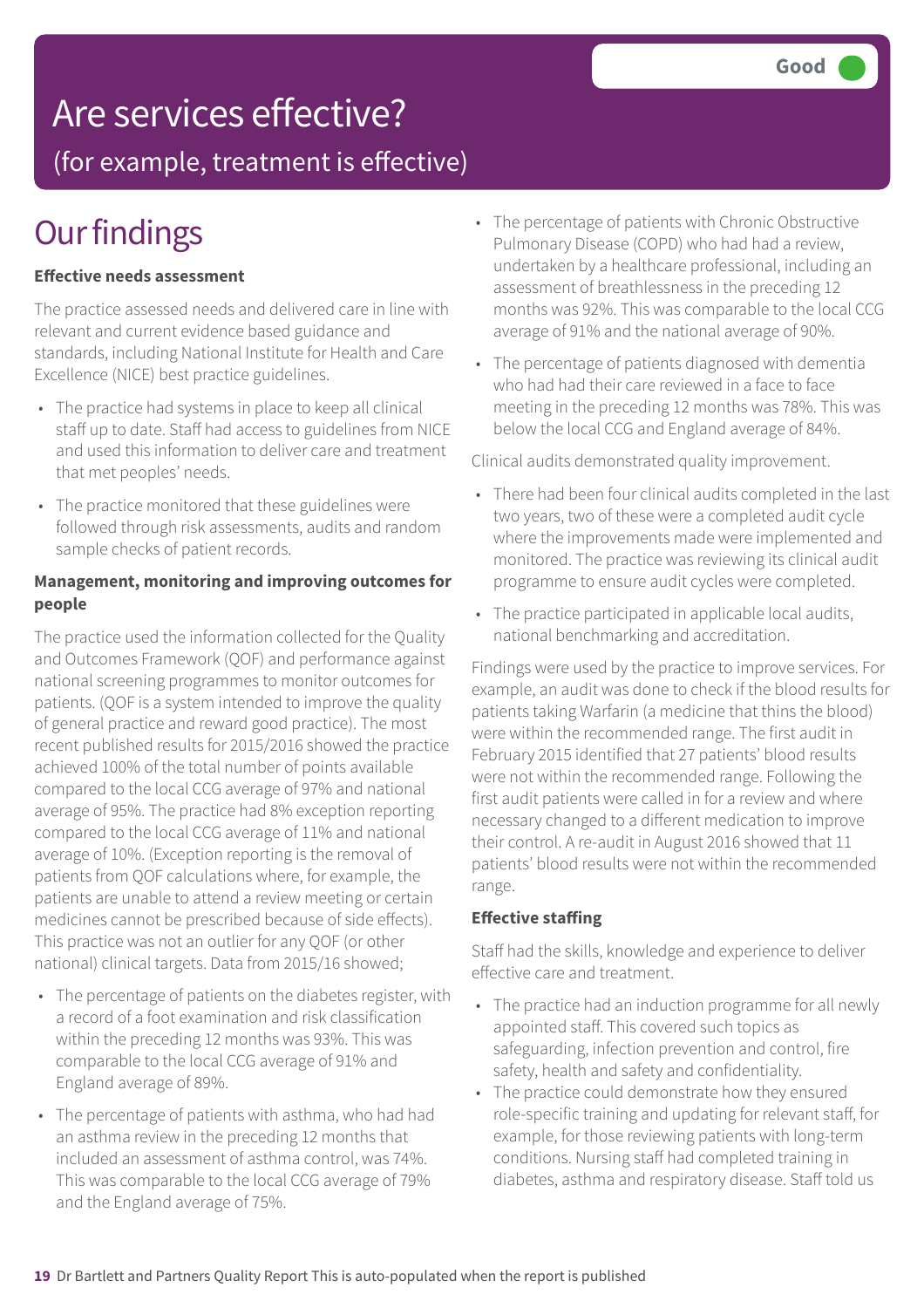## Are services effective?

### (for example, treatment is effective)

that they were given opportunities to attend training if needed and to develop. For example a one of the receptionists had completed training to become a health care assistant.

- Staff administering vaccines and taking samples for the cervical screening programme had received specific training which had included an assessment of competence. Staff who administered vaccines could demonstrate how they stayed up to date with changes to the immunisation programmes, for example by access to on line resources and discussion at practice meetings.
- The learning needs of staff were identified through a system of appraisals, meetings and reviews of practice development needs. Staff had access to appropriate training to meet these learning needs and to cover the scope of their work. This included on-going support during staff meetings, appraisals, peer supervision and support for the revalidation of the GPs and nurses.
- Five of the GP Partners were members of local 'Learning Without Lectures Groups' where they met with GP peers to discuss clinical issues and current practice.
- Staff received training that included: safeguarding, fire procedures, basic life support and information governance awareness. Staff had access to and made use of e-learning training modules and in-house training. However not all staff were up to date with their training. For example, GPs had not completed infection control training. The practice was aware of this and had plans in place to bring all staff training up to date.

#### **Coordinating patient care and information sharing**

The information needed to plan and deliver care and treatment was available to relevant staff in a timely and accessible way through the practice's patient record system and their intranet system.

- This included care and risk assessments, care plans, medical records and test results. Information such as NHS patient information leaflets was also available.
- The practice shared relevant information with other services in a timely way, for example when people were referred to other services.

Staff worked together, and with other health and social care services to understand and meet the range and complexity of people's needs and to assess and plan

on-going care and treatment. This included when patients moved between services, including when they were referred, or after they were discharged from hospital. We saw evidence that multi-disciplinary team meetings took place monthly and care plans were routinely reviewed and updated.

### **Consent to care and treatment**

- Staff understood the relevant consent and decision-making requirements of legislation and guidance, including the Mental Capacity Act (MCA) 2005. Staff had completed MCA training.
- When providing care and treatment for children and young people, staff carried out assessments of capacity to consent in line with relevant guidance.
- Where a patient's mental capacity to consent to care or treatment was unclear the GP or practice nurse assessed the patient's capacity and, where appropriate, recorded the outcome of the assessment.
- Staff sought patients' consent to care and treatment in line with legislation and guidance and this was recorded in their records. The practice had not done a minor surgery audit and the process for seeking consent had not been monitored through records or minor surgery audits. One of the GPs was going to undertake a minor surgery audit including consent as part of their personal development plan.

### **Supporting patients to live healthier lives**

Patients who may be in need of extra support were identified by the practice.

- These included patients in the last 12 months of their lives, carers, those at risk of developing a long-term condition, those requiring advice on their diet, smoking and alcohol cessation and those with mental health problems. Patients were then signposted to the relevant service.
- The practice referred patients to organisations when they required support with other issues. For example, we saw a patient who had mental health problems had been referred to the benefits advice service and the enablement service when they needed help with financial difficulties.
- The practice referred and sign posted people who needed support for alcohol or drug problems to local counselling services.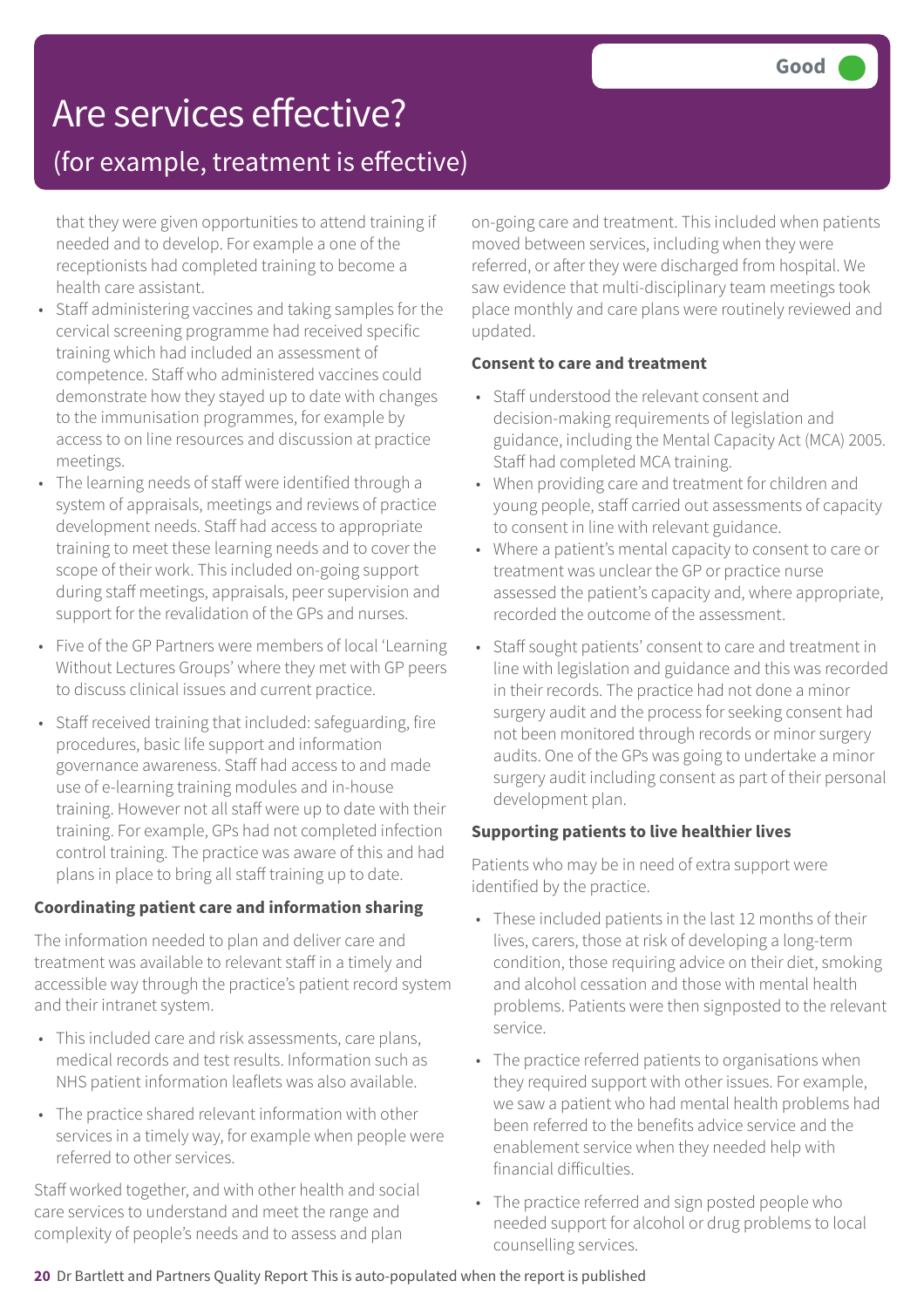### Are services effective? (for example, treatment is effective)

• The practice was in the process of amending its recall system for chronic disease management so that patients would be recalled in their birthday month. A letter was being sent to patients explaining the new system and how it would work. Each patient would get an individual letter telling them which illnesses would fall into their review and what tests they would need. For example, whether they needed to see the health care assistant for blood pressure, weight and bloods first or if they could just see the nurse. A new template had been developed for the nurses to follow to ensure all required monitoring was done each year.

The practice had a comprehensive screening programme. Nationally reported data from 2015/2016 showed the practice's uptake for the cervical screening programme was 83%. This was comparable to the local CCG average of 85% and the England average of 81%. Nursing staff used easy read leaflets to assist patients with learning disabilities to understand the procedure. The practice sent written reminders to patients who did not attend for their cervical screening test. The practice ensured a female sample taker was available. There were failsafe systems in place to ensure results were received for all samples sent for the cervical screening programme and the practice followed up women who were referred as a result of abnormal results. The practice also encouraged its patients to attend national screening programmes for bowel and breast cancer screening.

Data from 2015/2016 showed immunisation rates were comparable to the local CCG and England national average for all standard childhood immunisations. For example, data from 2015/2016 showed rates for immunisations given to children aged 12 months, 24 months and five years in the practice ranged from 90% to 99%. This was comparable to the local CCG rates of 92% to 96% and above or comparable to the England national rates of 73% to 95%.

Patients had access to appropriate health assessments and checks. These included health checks for new patients and NHS health checks for people aged 40–74. Nationally reported data from 2015/2016 showed the percentage of patients aged 45 or over who had a record of blood pressure in the preceding five years was 92%, this was comparable to the local CCG and England average of 91%. Appropriate follow-ups on the outcomes of health assessments and checks were made, where abnormalities or risk factors were identified.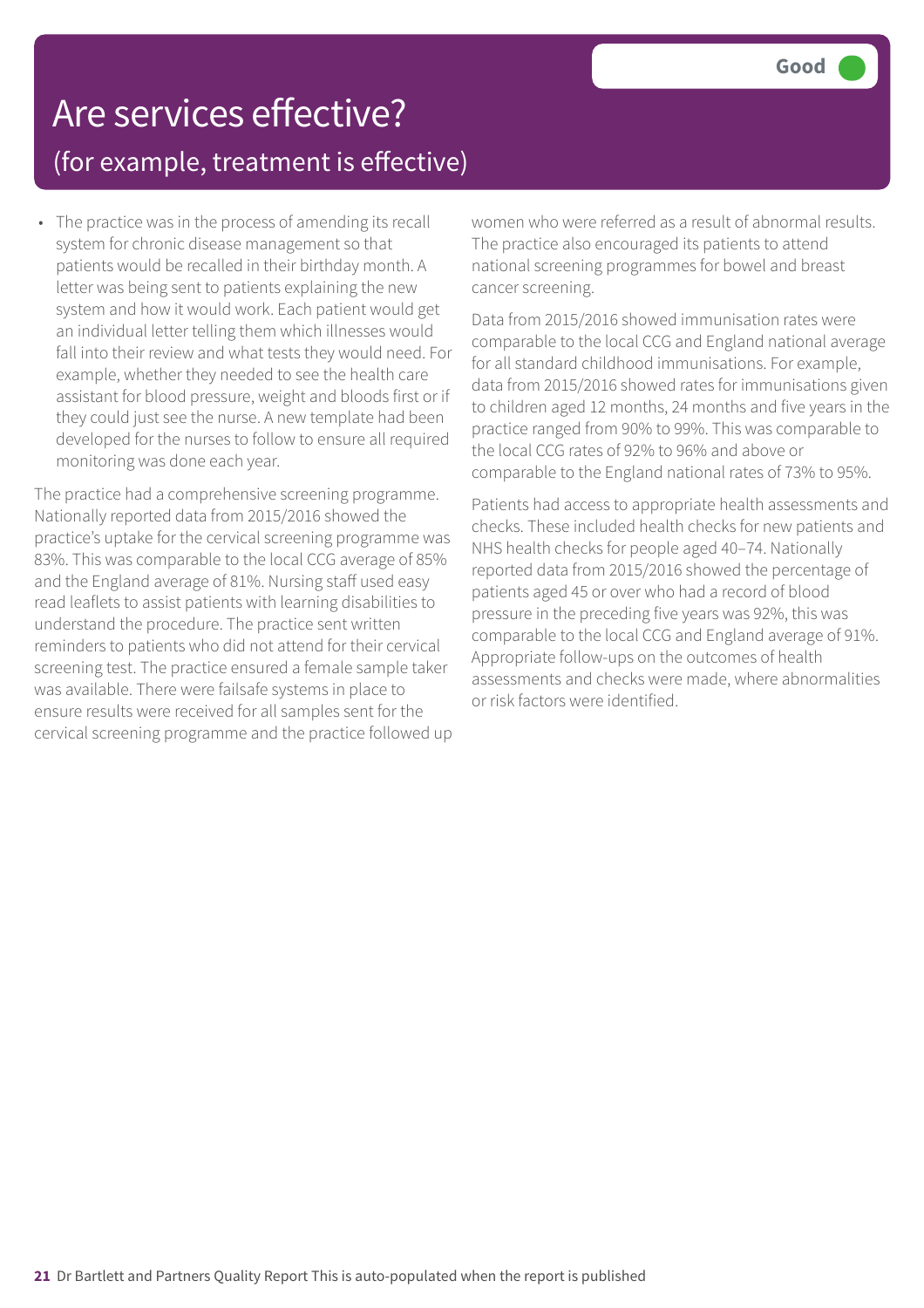# Are services caring?

### **Our findings**

#### **Kindness, dignity, respect and compassion**

We observed throughout the inspection that members of staff were courteous and very helpful to patients and they were treated with dignity and respect.

- Curtains were provided in consulting rooms to maintain patients' privacy and dignity during examinations, investigations and treatments.
- We noted that consultation and treatment room doors were closed during consultations and that conversations taking place in these rooms could not be overheard.
- Reception staff knew when patients wanted to discuss sensitive issues or appeared distressed they could offer them the opportunity to discuss their needs in private.
- A self-check in screen was available for patients to use to book in for their appointment.
- Information on chaperones was displayed in the waiting area and in consulting rooms.

Feedback from the 13 patient CQC comment cards we received was very positive about the service experienced. Patients said they felt the practice offered a very good service and staff were helpful, caring and treated them with dignity and respect.

We spoke with four members of the patient participation group (PPG) and received questionnaires that were completed during the inspection from 18 patients who used the service. They were also very positive about the care and treatment received and patients said they were able to get appointments when they needed them.

Results from the national GP patient survey published in July 2016 were very positive and showed patients were very satisfied with how they were treated and that this was with compassion, dignity and respect. The practice results were above or comparable to the local CCG and national average for questions about how they were treated by the GPs, nurses and receptionists. For example:

• 96% said the last GP they saw was good at giving them enough time compared to the local CCG average of 91% and national average of 87%.

- 97% said the last GP they saw was good at listening to them compared to the local CCG average of 92% and national average of 89%.
- 96% said the last GP they saw or spoke to was good at treating them with care and concern compared to the local CCG average of 89% and national average of 85%.
- 100% said they had confidence and trust in the last GP they saw or spoke to compared to the local CCG average of 97% and national average of 95%.
- 96% said the last nurse they saw or spoke to was good at giving them enough time compared to the local CCG average of 95% and national average of 92%.
- 97% said the last nurse they saw or spoke to was good at listening to them compared to the local CCG average of 95% and national average of 91%.
- 95% said the last nurse they saw or spoke to was good at treating them with care and concern compared to the local CCG average of 94% and national average of 91%.
- 99% said they had confidence and trust in the last nurse they saw or spoke to compared to the local CCG average of 98% and national average of 97%.
- 98% said they found the receptionists at the practice helpful compared to the local CCG average of 90% and national average of 87%.

The percentage of patients in the GP patient survey that said the GP was poor or very poor at giving them enough time and listening to them was 0%, compared to the local CCG average of 2% and national average of 4%. The percentage of patients in the GP patient survey that said the nurse was poor or very poor at giving them enough time and listening to them was 0%, compared to the local CCG average of 1% and national average of 2%.

#### **Care planning and involvement in decisions about care and treatment**

Patients told us they felt involved in decision making about the care and treatment they received. They also told us they felt listened to and supported by staff and had sufficient time during consultations to make an informed decision about the choice of treatment available to them. Patient feedback from the comment cards and questionnaires we received was also very positive and aligned with these views.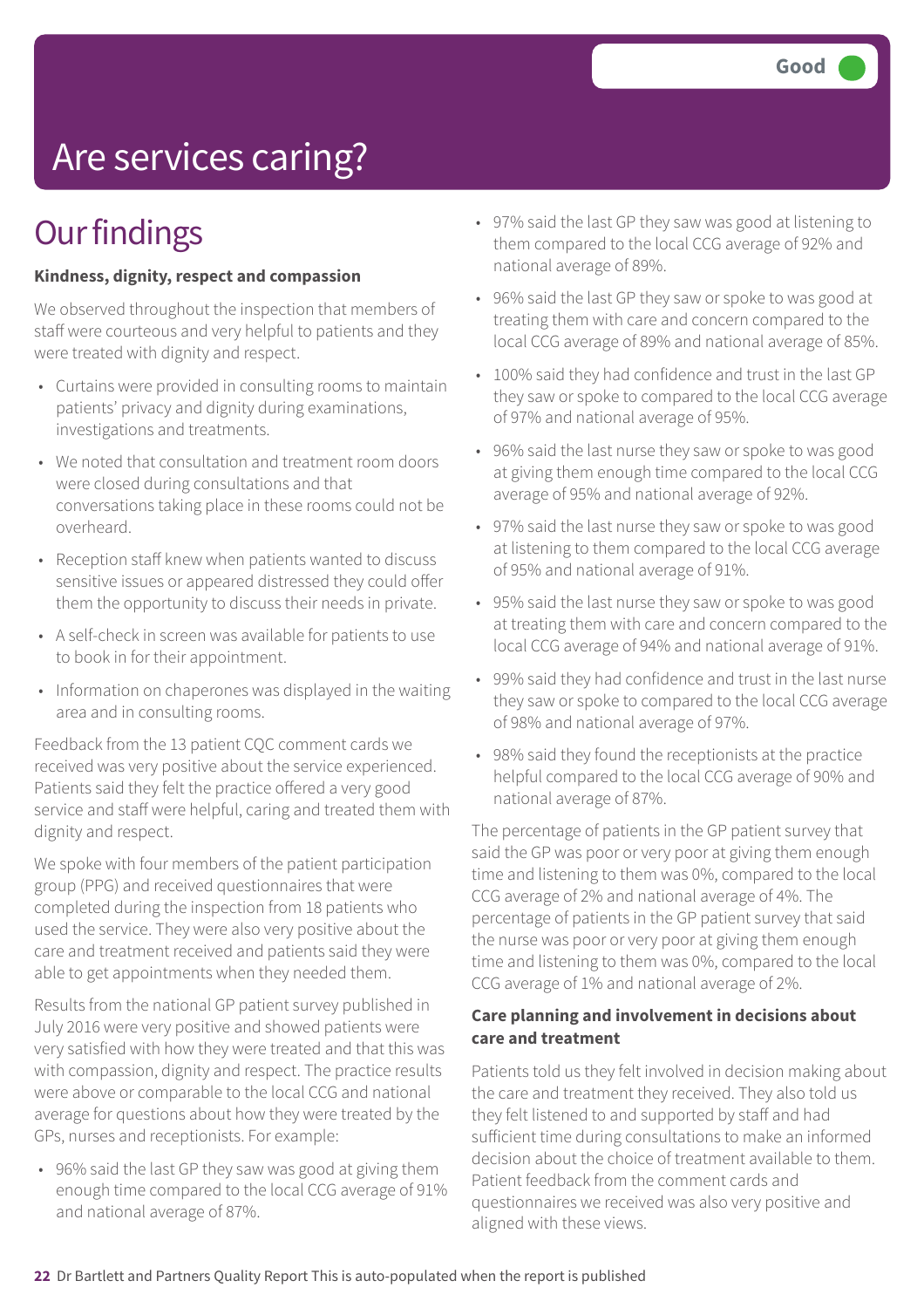### Are services caring?

Results from the national GP patient survey published in July 2016 showed patients responded very positively to questions about their involvement in planning and making decisions about their care and treatment. Results were above or comparable to the local CCG and national average for questions about GPs and above the local CCG and national average for nurses. For example:

- 95% said the last GP they saw or spoke to was good at explaining tests and treatments compared to the local CCG average of 91% and national average of 86%.
- 96% said the last GP they saw or spoke to was good at involving them in decisions about their care compared to the local CCG average of 86% and national average of 82%.
- 98% said the last nurse they saw or spoke to was good at explaining tests and treatments compared to the local CCG average of 93% and national average of 90%.
- 97% said the last nurse they saw or spoke to was good at involving them in decisions about their care compared to the local CCG average of 87% and national average of 85%.

The percentage of patients in the GP patient survey that said the GP was poor at explaining treatments and test results was 0%, compared to the local CCG percentage of 2% and national percentage of 3%. The percentage of patients in the GP patient survey that said the nurse was poor at explaining treatments and test results was 0%, compared to the local CCG average of 1% and national average of 2%.

The practice provided facilities to help patients be involved in decisions about their care:

• Staff told us that translation services were available for patients who did not have English as a first language. The number of non English speaking patients in the practice was very low. Staff told us how they had used the telephone interpreting service for a patient who spoke limited English. There was no notice in the reception areas informing patients this service was available.

#### **Patient and carer support to cope emotionally with care and treatment**

There was a carers link worker in the surgery who signposted patients to the local carers resource and who would see patients on a one to one basis in the surgery. There were links on the practice website to information about various support available for carers. There was also information available in the waiting room to direct carers to the various avenues of support available to them.

The practice had identified 203 patients as carers; this was 2.5% of the practice list. The practice was reviewing its carers register to ensure it was accurate. Staff sign posted carers to local services for support and advice. The practice's computer system alerted staff if a patient was also a carer.

Staff told us that if families had suffered bereavement the practice visited them and also offered support and signposted the patient/family to bereavement support groups and other agencies if appropriate. There was information on bereavement services available in the surgeries and on the practice website.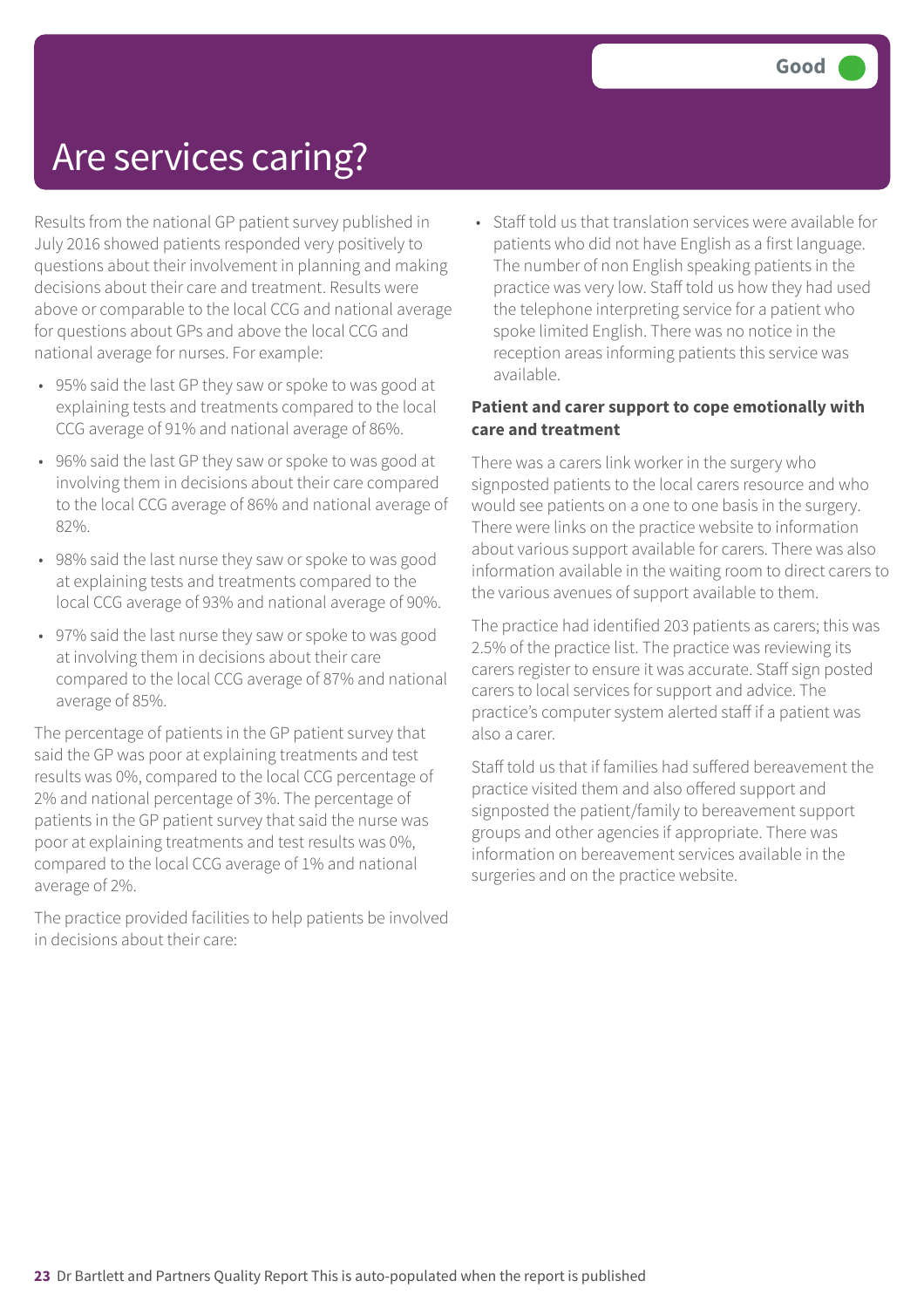# Are services responsive to people's needs?

(for example, to feedback?)

# **Our findings**

### **Responding to and meeting people's needs**

The practice worked with the local CCG to plan services and to improve outcomes for patients in the area. For example, the practice worked with the CCG and the community staff to identify their patients who were at high risk of attending accident and emergency (A/E) or having an unplanned admission to hospital. Care plans were developed to reduce the risk of unplanned admission or A/E attendances.

Services were planned and delivered to take into account the needs of different patient groups and to help provide flexibility, choice and continuity of care. For example;

- There were longer appointments available for people with a learning disability. Learning disability health checks were undertaken annually and staff had completed specialised training in this area. At the time of the inspection 32 patients were on the register and in the past year 78% of these had received a formal health check at the practice, or appropriate care and screening through regular attendance at the practice, care from the hospital or the learning disabilities service.
- Appointments could be made on line, via the telephone and in person. Text reminders were available to remind patients about their appointments to help reduce the number of patients who did not attend.
- Urgent access appointments were available for children and those with serious medical conditions.
- Routine GP appointments were twelve and a half minutes long giving patients more time to discuss their health and other issues.
- Telephone consultations were available for working patients who could not attend during surgery hours or for those whose problem could be dealt with on the phone.
- Consulting and treatment rooms were accessible and there were accessible toilets.
- There were no hearing loops at the surgeries for patients who had hearing problems but staff would take patients to a private area or ask them to write things down if they had difficulty communicating. Staff told us an intermediary was used to support a patient with hearing problems to text the practice when they needed to communicate with them.
- There was a facility on the practice website to translate the information into different languages.
- The practice provided a delivery service for patients whose medicines were dispensed by the practice.
- Home visits were available for older patients and patients who had clinical needs which resulted in difficulty attending the practice. Practice nurses visited patients at home to do long term conditions reviews and administer flu vaccinations during the flu season.
- The nurse practitioner had developed care plans for patients aged over 75. They gave patients a pack which included their care plan, the practice leaflet, the 'feeling off colour' CCG leaflet and the Age UK leaflet covering keeping warm and exercise. They also included information about how to contact local services and details of the practice Patient Participation Group healthy living days, which were held each year.
- The practice was participating in the CCG Clinical Pharmacist pilot where a pharmacist was working at the practice three days a week. They were available for general advice on all medication related queries and concerns and assisted with review of medications.
- Patients were able to receive travel vaccinations available on the NHS and were referred to other clinics for vaccines only available privately.
- Family planning clinics, minor surgery and joint injections, Dermoscopy and Rheumatology services were provided at the practice so patients did not have to attend hospital to access these services. GPs also provided acupuncture treatment.
- A child and adolescent mental health service worker provided a clinic in the surgery which the GPs could refer into.
- The local mental health teams held clinics at the practice surgeries including a memory clinic.
- The practice offered a range of sexual health services where patients could get advice and treatment, for example contraception and sexually transmitted diseases.
- The practice hosted a number of services across their four surgeries including, retinal screening service, physiotherapy and podiatry.
- GPs had special interests and provided a range of services in the practice including, minor surgery, acupuncture, dermoscopy and rheumatology.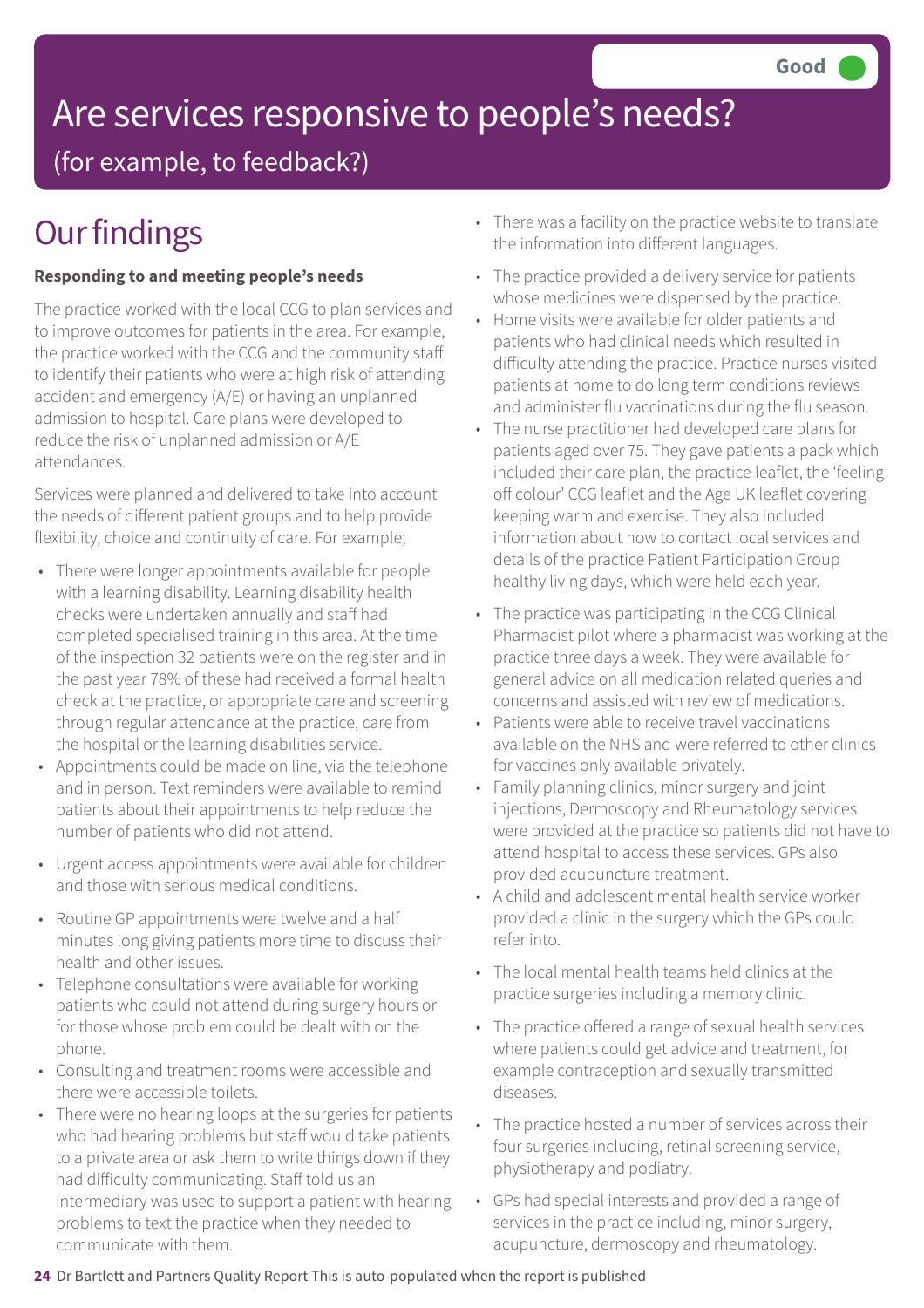# Are services responsive to people's needs?

### (for example, to feedback?)

• The practice provided good accessibility and was responsive to patients who attended with minor injuries which reduced the need for some patients to attend A/E. For example, a patient had attended the practice without an appointment at 6:27pm with a lacerated elbow, who would usually have had to go to A/E. The GP assessed the patients wound, sutured it and reviewed them a week later to remove the sutures.

Results from the national GP patient survey published in July 2016 showed that patient's satisfaction with the service was very positive; results were above the local CCG and national average. This reflected the feedback we received on the day. For example:

- 96% described the overall experience of their GP surgery as good compared to the local CCG average of 91% and national average of 85%.
- 96% said they would recommend their GP surgery to someone new to the area compared to the local CCG average of 85% and national average of 78%.

### **Access to the service**

The West Ayton and Snainton Surgeries were open between 8am and 6.30pm Monday to Friday, and on a Saturday from 8.30am to 9.30am for booked appointments and 9.30am to 10.30am for an emergency surgery. GP appointments at West Ayton surgery were available from 8.15am to 10.40am and 2.30pm to 6pm on Monday, 8.15am to 11am and 3pm to 6pm on Tuesday, 8.15am to 10.30am and 3pm to 6pm on Wednesday, 8.30am to 11.15am and 3.30pm to 6pm on Thursday and 8.15am to 11am and 3pm to 6pm on Friday.

GP appointments at Snainton surgery were available from 8.30am to 10.30am on Monday, Tuesday and Thursday, 8.30am to 9.30am on Wednesday and 8.30 to 10am on Friday. Afternoon GP appointments were available from 3pm to 6pm Monday to Friday.

GP Appointments at Seamer surgery were available 10.30am to 11.30am Monday to Friday and at Thornton le Dale surgery 9am to 11am on Monday and 11am to 12pm Tuesday, Wednesday and Friday.

Information about the opening times was available on the website and in the patient information leaflet.

In addition to pre-bookable appointments that could be booked four to six weeks in advance, urgent appointments were also available for people that needed them. If patients needed to be seen urgently they would be provided with an appointment that day.

Results from the national GP patient survey published in July 2016 showed that patient's satisfaction with how they could access care and treatment was extremely positive. Results were 10% or more above the local CCG and national average. This reflected the feedback we received on the day. For example:

- 96% of patients were satisfied with the practice's opening hours compared to the local CCG average of 85% and national average of 76%.
- 100% found it easy to get through to this surgery by phone compared to the local CCG average of 81% and national average of 73%.
- 96% of patients described their experience of making an appointment as good compared to the local CCG average of 80% and national average of 73%.
- 97% were able to get an appointment to see or speak to someone the last time they tried compared to the local CCG average of 87% and national average of 85%.

The practice had a system in place to assess:

- whether a home visit was clinically necessary; and
- the urgency of the need for medical attention.

When patients requested a home visit the details of their symptoms were recorded and then assessed by a GP. If necessary the GP would call the patient back to gather further information so an informed decision could be made on prioritisation according to clinical need. In cases where the urgency of need was so great that it would be inappropriate for the patient to wait for a GP home visit, alternative emergency care arrangements were made. Clinical and non-clinical staff were aware of their responsibilities when managing requests for home visits.

### **Listening and learning from concerns and complaints**

The practice had a system in place for handling complaints and concerns.

• The practice complaints policy and procedures were in line with recognised guidance and contractual obligations for GPs in England.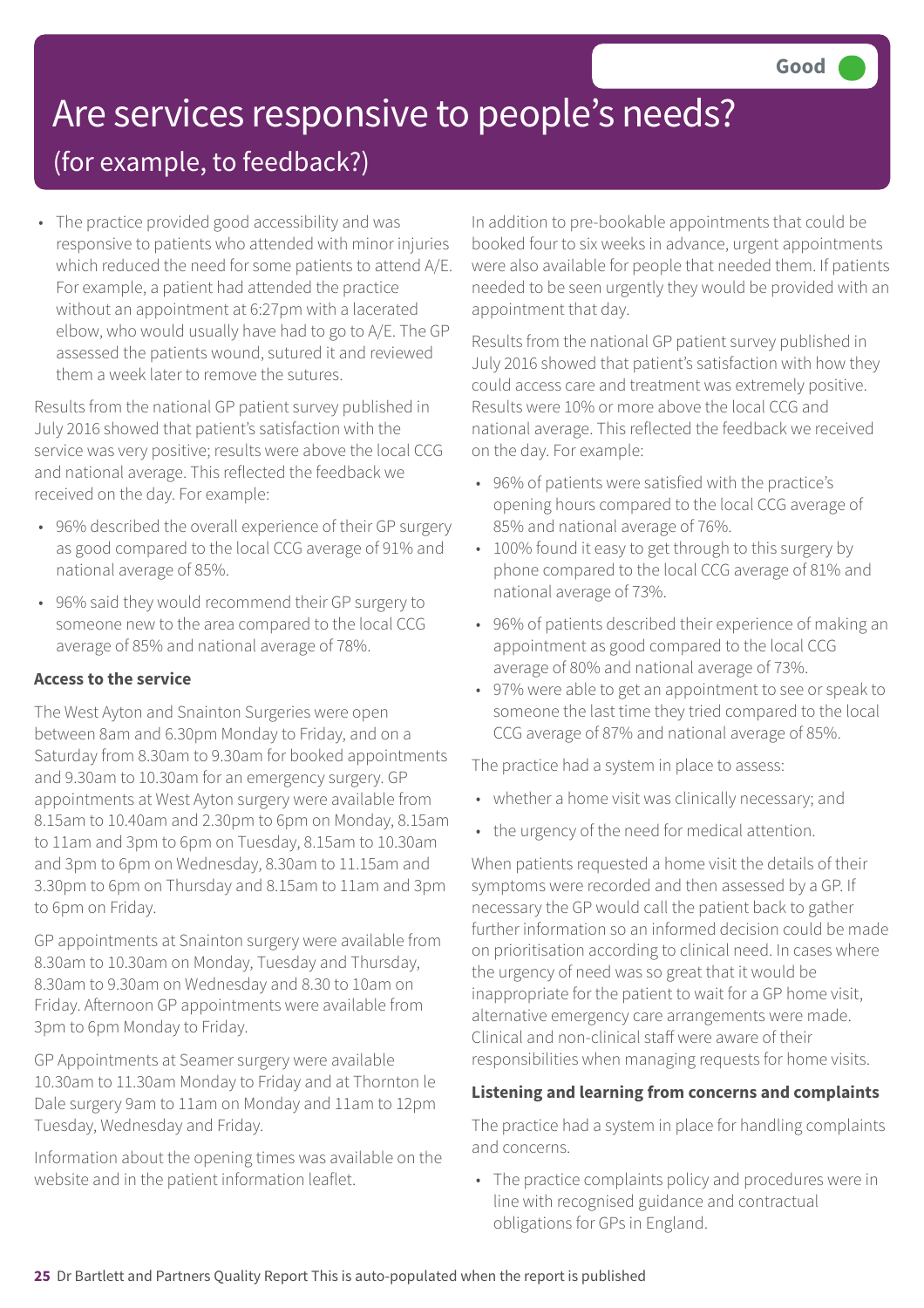# Are services responsive to people's needs?

### (for example, to feedback?)

- There was a designated responsible person who handled all complaints in the practice.
- Information was available to help patients understand the complaints system in the patient information leaflet which was available in the waiting room and on the practice website.

We looked at two complaints that had been received since in the past 12 months and found the practice had dealt with them in a timely way and been open and transparent when reviewing them. For example, we saw that GPs and the practice reflected on the issues raised in the complaints and any areas for improvement were identified.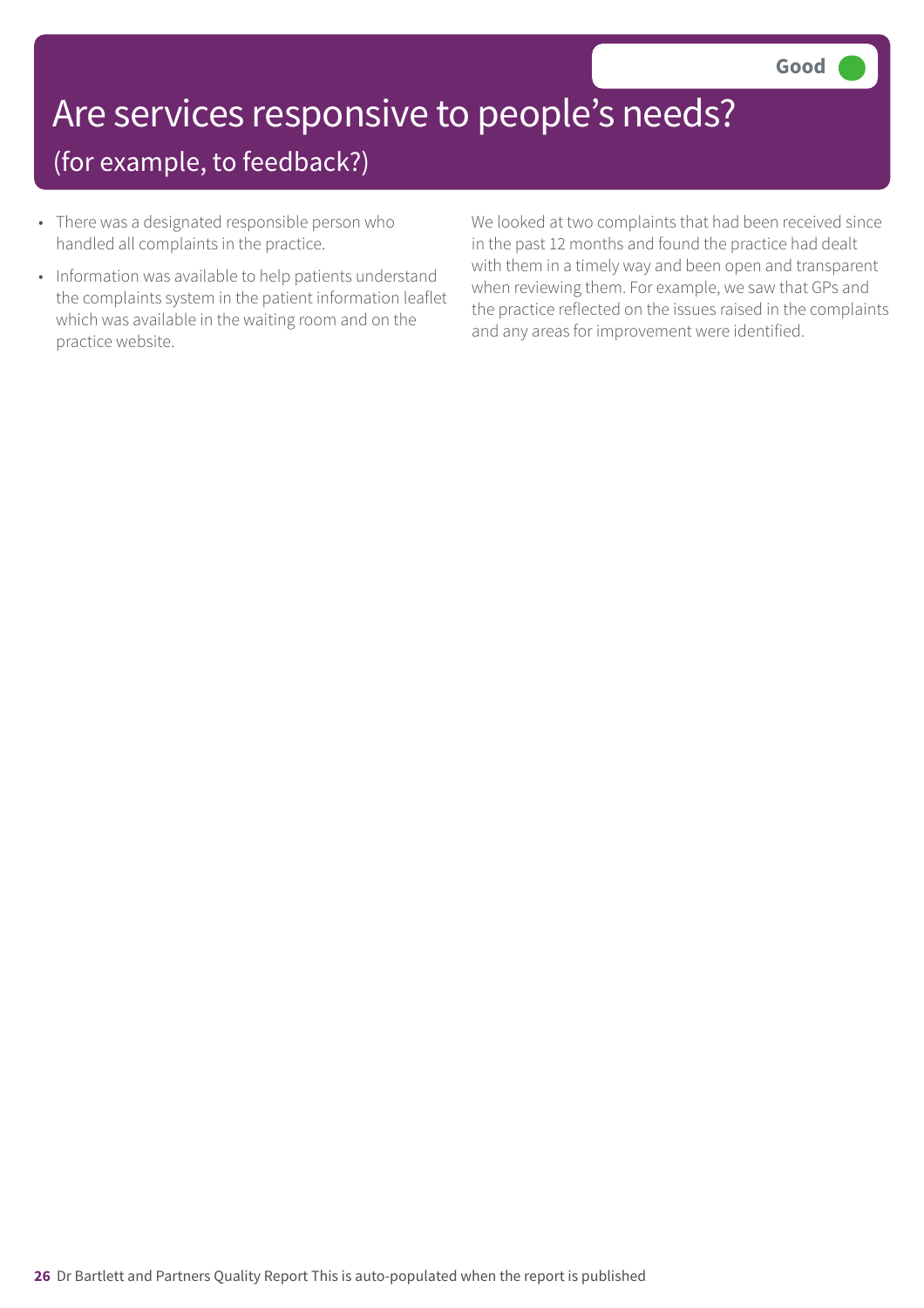### Are services well-led?

(for example, are they well-managed and do senior leaders listen, learn and take appropriate action)

# **Our findings**

### **Vision and strategy**

The practice had a clear vision to deliver high quality care and promote good outcomes for patients.

- The practice had a mission statement which was displayed in the waiting areas and on the practice website, staff knew and understood the values.
- The practice had held a competition for staff to develop a 'statement' which outlined exactly what the practice did - their vision. The suggestions were then reviewed by the partners and the winning entry; 'Working together to improve your health and wellbeing' was announced at the practice Christmas party.
- The practice had a strategy and business development plan which reflected the vision and values, this was regularly monitored.
- An annual away day was held, attended by the GP partners, the practice manager and the lead nurse. An external facilitator was used to support the practice in reviewing its mission statement, discussing the service and developing the strategy and action plan for the following year. The outcomes from the away day were fed back to rest of the staff in staff meetings.

#### **Governance arrangements**

The practice had an overarching governance framework which supported the delivery of the practice standards to provide good quality care. This outlined the structures and procedures in place and ensured that:

- There was a clear staffing structure and that staff were aware of their own roles and responsibilities.
- Practice specific policies were implemented and were available to all staff.
- There was a comprehensive understanding of the performance of the practice.
- A programme of continuous clinical and internal audit and monitoring was used to monitor quality and to make improvements.
- There were systems in place for identifying, recording and managing risks, issues and implementing mitigating actions.

#### **Leadership and culture**

The partners and practice manager had the experience, capacity and capability to run the practice and ensure high quality care. They prioritised safe, high quality and compassionate care. The partners and practice manager were visible in the practice and staff told us that they were approachable and always took the time to listen to all members of staff.

The provider was aware of and had systems in place to ensure compliance with the requirements of the duty of candour. (The duty of candour is a set of specific legal requirements that providers of services must follow when things go wrong with care and treatment). The partners encouraged a culture of openness and honesty. The practice had systems in place to ensure that when things went wrong with care and treatment:

- Patients affected by significant events received a timely apology and were told about actions taken to improve processes to prevent the same thing happening again.
- The practice kept records of written correspondence and verbal communication.

There was a clear leadership structure in place and staff felt supported by management.

- Staff told us that regular team and clinical meetings were held.
- Staff told us that there was an open culture within the practice and they had the opportunity to raise any issues at team meetings and felt confident in doing so and felt supported if they did.
- Staff said they felt respected, valued and supported, by the GPs and the practice manager. They described the relationship between staff as good and said all staff worked well as a team.
- All staff were involved in discussions about how to run and develop the practice. The GPs and practice manager encouraged all members of staff to identify opportunities to improve the service delivered by the practice.
- Nursing staff were given protected time to carry out administration work and duties related to lead roles, for example infection control and stock control.